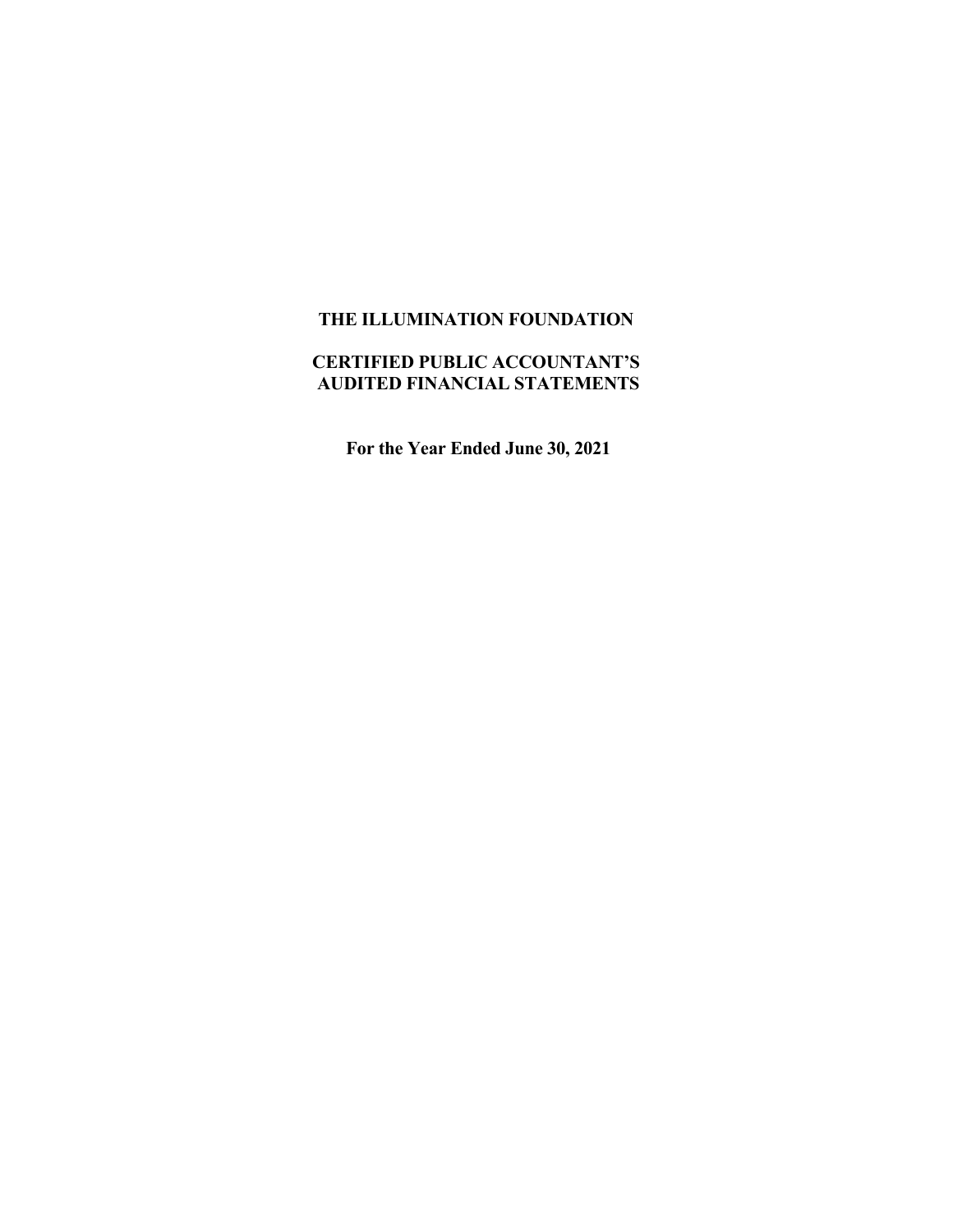## Table of Contents

| <b>Financial Statements</b>                                                                                                                                |
|------------------------------------------------------------------------------------------------------------------------------------------------------------|
|                                                                                                                                                            |
|                                                                                                                                                            |
|                                                                                                                                                            |
|                                                                                                                                                            |
|                                                                                                                                                            |
| Single Audit Report on Federal Awards                                                                                                                      |
| Independent Auditor's Report on Internal Control Over Financial Reporting and on<br>Compliance and Other Matters Based on an Audit of Financial Statements |
| Independent Auditor's Report on Compliance for Each Major Program<br>and on Internal Control Over Compliance Required by the Uniform Guidance 26-27        |
|                                                                                                                                                            |
|                                                                                                                                                            |
|                                                                                                                                                            |
|                                                                                                                                                            |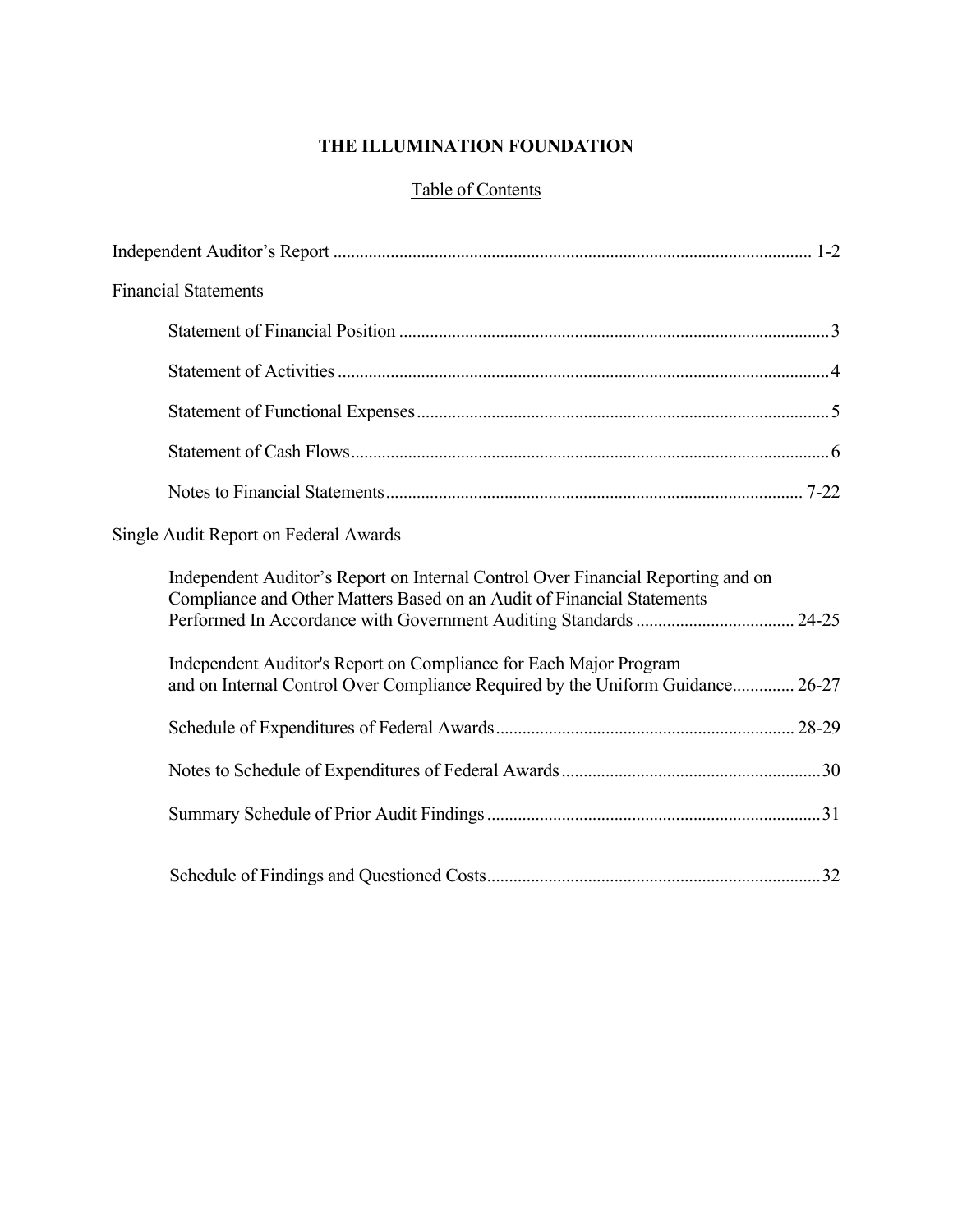## **Stephens, Reidinger & Beller LLP** *1301 Dove St., Suite 890*

Certified Public Accountants *Newport Beach, CA 92660*

*Telephone 949 752 7400 Facsimile 949 752 1883 www.srbcpa.com* 

#### **Independent Auditor's Report**

To the Board of Directors The Illumination Foundation

#### **Report on the Financial Statements**

We have audited the accompanying financial statements of The Illumination Foundation, (a nonprofit organization) which comprise the statement of financial position as of June 30, 2021, and the related statements of activities, functional expenses, and cash flows for the year then ended, and the related notes to the financial statements.

#### **Management's Responsibility for the Financial Statements**

Management is responsible for the preparation and fair presentation of these financial statements in accordance with accounting principles generally accepted in the United States of America; this includes the design, implementation, and maintenance of internal control relevant to the preparation and fair presentation of financial statements that are free from material misstatement, whether due to fraud or error.

#### **Auditor's Responsibility**

Our responsibility is to express an opinion on these financial statements based on our audit. We conducted our audit in accordance with auditing standards generally accepted in the United States of America and the standards applicable to financial audits contained in *Government Audit Standards,* issued by the Comptroller General of the United States. Those standards require that we plan and perform the audit to obtain reasonable assurance about whether the financial statements are free from material misstatement.

An audit involves performing procedures to obtain audit evidence about the amounts and disclosures in the financial statements. The procedures selected depend on the auditor's judgment, including the assessment of the risk of material misstatement of the financial statements, whether due to fraud or error. In making those risk assessments, the auditor considers internal control relevant to the entity's preparation and fair presentation of the financial statements in order to design audit procedures that are appropriate in the circumstances, but not for the purpose of expressing an opinion on the effectiveness of the entity's internal control. Accordingly, we express no such opinion. An audit also includes evaluating the appropriateness of accounting policies used and the reasonableness of significant accounting estimates made by management, as well as evaluating the overall presentation of the financial statements.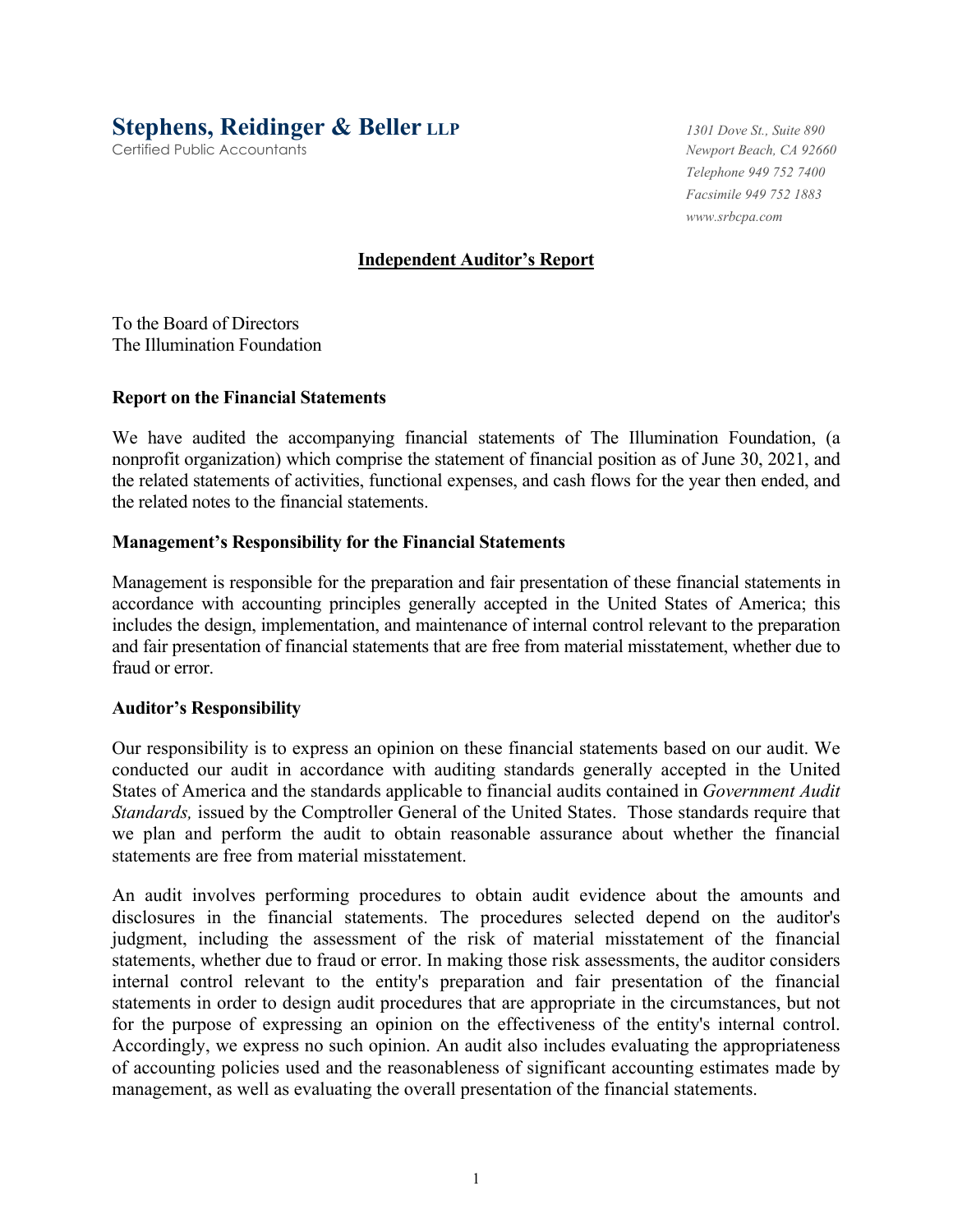We believe that the audit evidence we have obtained is sufficient and appropriate to provide a basis for our audit opinion.

## **Opinion**

In our opinion, the financial statements referred to above present fairly, in all material respects, the financial position of The Illumination Foundation as of June 30, 2021, and the changes in its net assets and cash flows for the year then ended in accordance with accounting principles generally accepted in the United States of America.

#### **Other Matters**

#### Supplementary Information

Our audit was conducted for the purpose of forming an opinion on the financial statements as a whole. The accompanying schedule of expenditures of federal awards, as required by Title 2 *U.S. Code of Federal Regulations (CFR) Part 200, Uniform Administrative Requirements, Cost Principles, and Audit Requirements for Federal Awards*, is presented for purposes of additional analysis and is not a required part of the financial statements. Such information is the responsibility of management and was derived from and relates directly to the underlying accounting and other records used to prepare the financial statements. The information has been subjected to the auditing procedures applied in the audit of the financial statements and certain additional procedures, including comparing and reconciling such information directly to the underlying accounting and other records used to prepare the financial statements or to the financial statements themselves, and other additional procedures in accordance with auditing standards generally accepted in the United States of America. In our opinion, the information is fairly stated, in all material respects, in relation to the financial statements as a whole.

## **Other Reporting Required by** *Government Auditing Standards*

In accordance with *Government Auditing Standards*, we have also issued our report dated December 10, 2021 on our consideration of The Illumination Foundation's internal control over financial reporting and on our tests of its compliance with certain provisions of laws, regulations, contracts, and grant agreements and other matters. The purpose of that report is to describe the scope of our testing of internal control over financial reporting and compliance and the results of that testing, and not to provide an opinion on internal control over financial reporting or on compliance. That report is an integral part of an audit performed in accordance with *Government Auditing Standards* in considering The Illumination Foundation's internal control over financial reporting and compliance.

Stephens, Reidinger + Beller LLP

Newport Beach, California December 10, 2021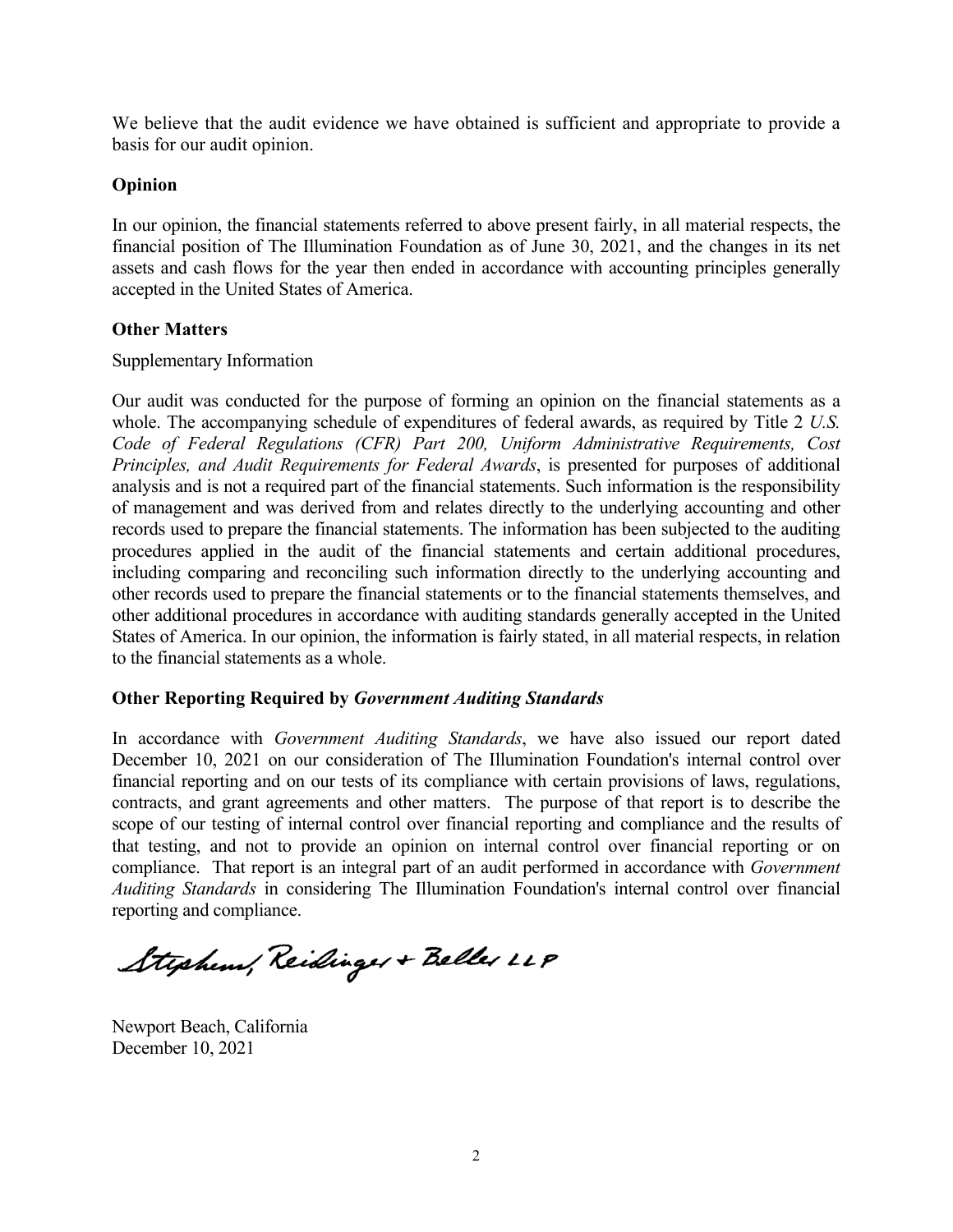## **STATEMENT OF FINANCIAL POSITION**

## June 30, 2021

#### **ASSETS**

| <b>Current Assets</b>                                 |                  |
|-------------------------------------------------------|------------------|
| Cash and cash equivalents                             | \$<br>1,782,439  |
| Accounts receivable                                   | 2,119,704        |
| Other receivables                                     | 1,314,853        |
| Prepaid expenses                                      | 354,022          |
| Total current assets                                  | 5,571,018        |
| Property and Equipment                                |                  |
| Buildings, furniture, equipment, improvements & land, |                  |
| net of accumulated depreciation of \$1,013,343        | 14,025,176       |
| Deposits                                              | 728,187          |
| Total assets                                          | \$<br>20,324,381 |
| <b>LIABILITIES AND NET ASSETS</b>                     |                  |
| <b>Current Liabilities</b>                            |                  |
| Accounts payable                                      | \$<br>3,754,822  |
| <b>Accrued liabilities</b>                            | 1,106,000        |
| Current maturities of notes payable                   | 184,237          |
| Current portion of service obligation                 | 54,311           |
| Deferred revenue                                      | 994,222          |
| Total current liabilities                             | 6,093,592        |
| Long Term Liabilities                                 |                  |
| Notes payable - net of current maturities             | 3,441,169        |
| Service obligation - net of current portion           | 249,027          |
| Line of credit                                        | 500,000          |
| Total liabilities                                     | 10,283,788       |
| Net assets                                            |                  |
| Without donor restrictions                            | 9,166,357        |
| With donor restrictions                               | 874,236          |
| Total net assets                                      | 10,040,593       |
| Total liabilities and net assets                      | \$<br>20,324,381 |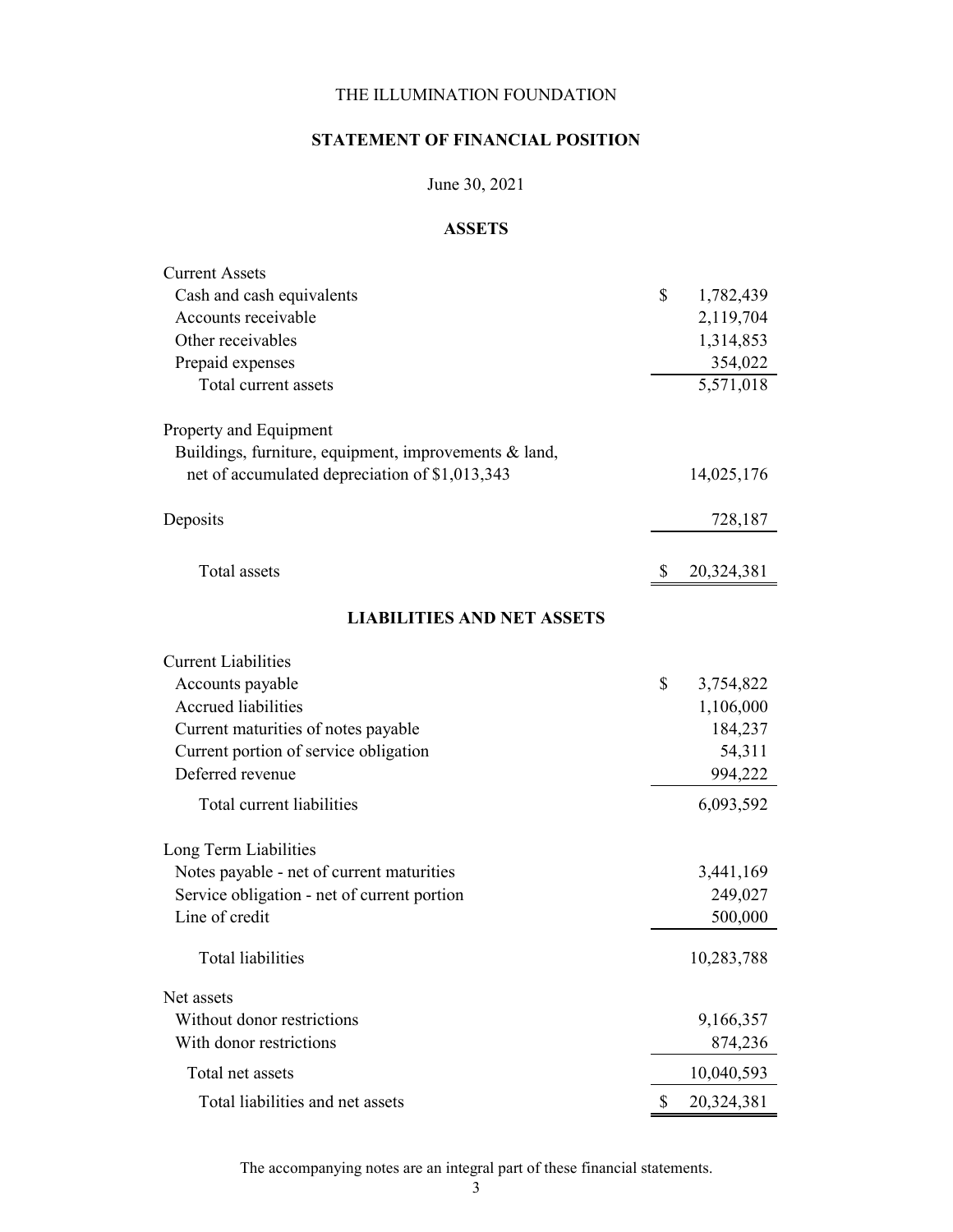## **STATEMENT OF ACTIVITIES**

## For the Year Ended June 30, 2021

|                                        | <b>Without Donor</b><br>Restrictions |            | With Donor<br>Restrictions |             |              |            | Total |
|----------------------------------------|--------------------------------------|------------|----------------------------|-------------|--------------|------------|-------|
|                                        |                                      |            |                            |             |              |            |       |
| Revenue and other support              |                                      |            |                            |             |              |            |       |
| Program service fees                   | $\mathbb{S}$                         | 8,926,965  | $\mathbb{S}$               |             | $\mathbb{S}$ | 8,926,965  |       |
| Federal and state contracts and grants |                                      | 31,538,987 |                            |             |              | 31,538,987 |       |
| Contributions                          |                                      | 4,685,234  |                            | 1,258,655   |              | 5,943,889  |       |
| Special events, net of direct expenses |                                      |            |                            |             |              |            |       |
| of \$222,592                           |                                      | 916,927    |                            | 130,500     |              | 1,047,427  |       |
| In-kind contributions                  |                                      | 1,028,121  |                            |             |              | 1,028,121  |       |
| Other income                           |                                      | 361,069    |                            |             |              | 361,069    |       |
| Net assets released from restrictions  |                                      | 1,506,301  |                            | (1,506,301) |              |            |       |
| Total revenue and other support        |                                      | 48,963,604 |                            | (117, 146)  |              | 48,846,458 |       |
| Expenses                               |                                      |            |                            |             |              |            |       |
| Program services                       |                                      | 38,993,562 |                            |             |              | 38,993,562 |       |
| Management & general                   |                                      | 2,624,925  |                            |             |              | 2,624,925  |       |
| Fundraising                            |                                      | 957,150    |                            |             |              | 957,150    |       |
| Total expenses                         |                                      | 42,575,637 |                            |             |              | 42,575,637 |       |
|                                        |                                      |            |                            |             |              |            |       |
| Increase/(decrease) in net assets      |                                      | 6,387,967  |                            | (117, 146)  |              | 6,270,821  |       |
| Net assets at beginning of year        |                                      | 2,778,390  |                            | 991,382     |              | 3,769,772  |       |
| Net assets at end of year              | \$                                   | 9,166,357  | \$                         | 874,236     | \$           | 10,040,593 |       |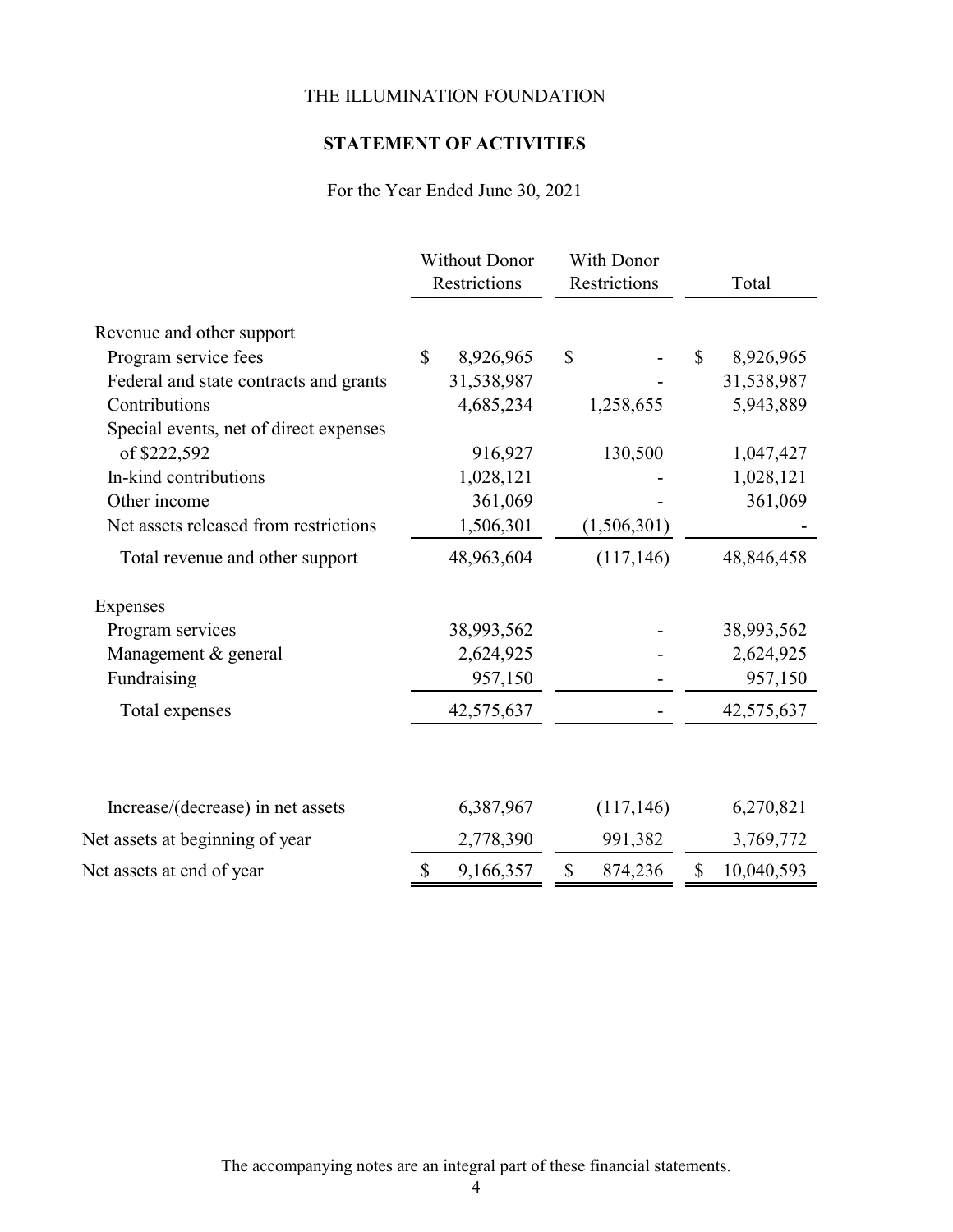#### **STATEMENT OF FUNCTIONAL EXPENSES**

#### For the Year Ended June 30, 2021

|                                            | Program    | Management     |               |                  |
|--------------------------------------------|------------|----------------|---------------|------------------|
|                                            | Services   | & General      | Fundraising   | Total            |
| Advertising                                | \$         | \$<br>119      | \$<br>20,735  | \$<br>20,854     |
| Bad debt expense                           | 158,379    | 8,053          | 3,418         | 169,850          |
| Conference, convention & meetings          | 66         | 4,212          | 270           | 4,548            |
| Depreciation                               | 575,099    | 39,946         | 16,952        | 631,997          |
| Direct client care                         | 6,713,831  | 16,519         | 1,213         | 6,731,563        |
| Donated services, materials and facilities | 801,961    | 4,022          | 151,931       | 957,914          |
| Dues, fees & subscriptions                 | 12,698     | 59,989         | 4,030         | 76,717           |
| Employee benefits                          | 1,305,904  | 117,354        | 42,775        | 1,466,033        |
| Equipment rental and maintenance           | 627,089    | 46,043         | 549           | 673,681          |
| Insurance                                  | 777,723    | 43,665         | 13,427        | 834,815          |
| Interest expense                           | 77,211     | 62,543         |               | 139,754          |
| License, permits and taxes                 | 168,555    | 30,400         | 146           | 199,101          |
| Miscellaneous                              | 4,797      | 10,191         | 2,349         | 17,337           |
| Office expense                             | 8,353      | 20,439         | 10,618        | 39,410           |
| Payroll taxes                              | 745,825    | 86,198         | 37,399        | 869,422          |
| Professional services                      | 5,706,463  | 517,532        | 94,271        | 6,318,266        |
| Salaries                                   | 12,158,400 | 1,251,464      | 542,403       | 13,952,267       |
| Rent, parking and other occupancy          | 1,993,316  | 20,729         | 2,879         | 2,016,924        |
| Repairs and maintenance                    | 324,121    | 52,927         |               | 377,048          |
| Staff development and recruiting           | 22,467     | 103,715        | 2,105         | 128,287          |
| Supplies                                   | 614,200    | 45,297         | 6,323         | 665,820          |
| Telephone                                  | 139,440    | 25,870         | 2,430         | 167,740          |
| Temporary help                             | 5,523,549  | 1,990          |               | 5,525,539        |
| Travel                                     | 99,141     | 37,051         | 927           | 137,119          |
| Utilities                                  | 434,974    | 18,657         |               | 453,631          |
| <b>Total Expenses</b>                      | 38,993,562 | 2,624,925<br>S | \$<br>957,150 | 42,575,637<br>\$ |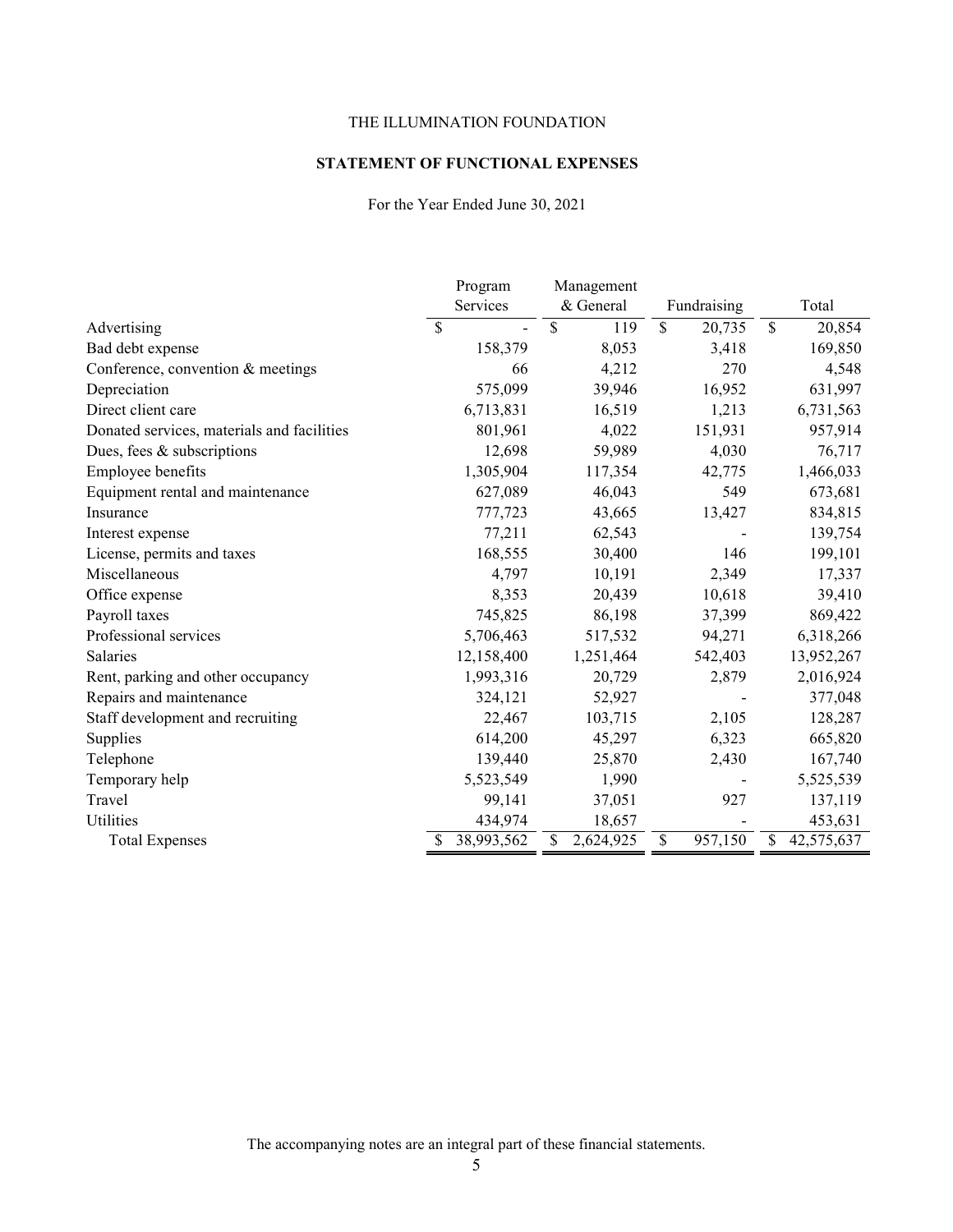## **STATEMENT OF CASH FLOWS**

For the Year Ended June 30, 2021

| Cash flows from operating activities           |    |               |
|------------------------------------------------|----|---------------|
| Increase in net assets                         | \$ | 6,270,821     |
| Adjustments to reconcile change in net assets  |    |               |
| Depreciation                                   |    | 631,997       |
| <b>Bad</b> debts                               |    | 169,850       |
| Amortization of service contract               |    | (58, 893)     |
| Loss on disposal of asset                      |    | 5,485         |
| (Increase) decrease in operating assets        |    |               |
| Accounts receivable                            |    | (1,027,666)   |
| Prepaid expenses                               |    | (148, 872)    |
| Deposits                                       |    | (176, 922)    |
| Increase (decrease) in operating liabilities   |    |               |
| Accounts payable                               |    | 1,268,078     |
| <b>Accrued liabilities</b>                     |    | 67,852        |
| Deferred revenue and refundable advance        |    | (1, 193, 753) |
| Net cash provided from operating activities    |    | 5,807,977     |
| Cash flows from investing activities           |    |               |
| Acquisition of property and equipment          |    | (8,957,726)   |
| Net cash used in investing activities          |    | (8,957,726)   |
| Cash flows from financing activities           |    |               |
| Repayment of notes payable                     |    | (66,890)      |
| Proceeds from notes payable                    |    | 1,925,000     |
| Net cash provided from financing activities    |    | 1,858,110     |
| Net (decrease) in cash and cash equivalents    |    | (1,291,639)   |
| Cash and cash equivalents at beginning of year |    | 3,074,078     |
| Cash and cash equivalents at end of year       | Φ  | 1,782,439     |
| Supplemental disclosures                       |    |               |
| Cash paid during the year for interest         | \$ | 96,882        |
| Noncash investing and financing activities:    |    |               |
| Financed vehicle purchase                      | \$ | 163,078       |
| Financed property purchase                     | \$ | 438,000       |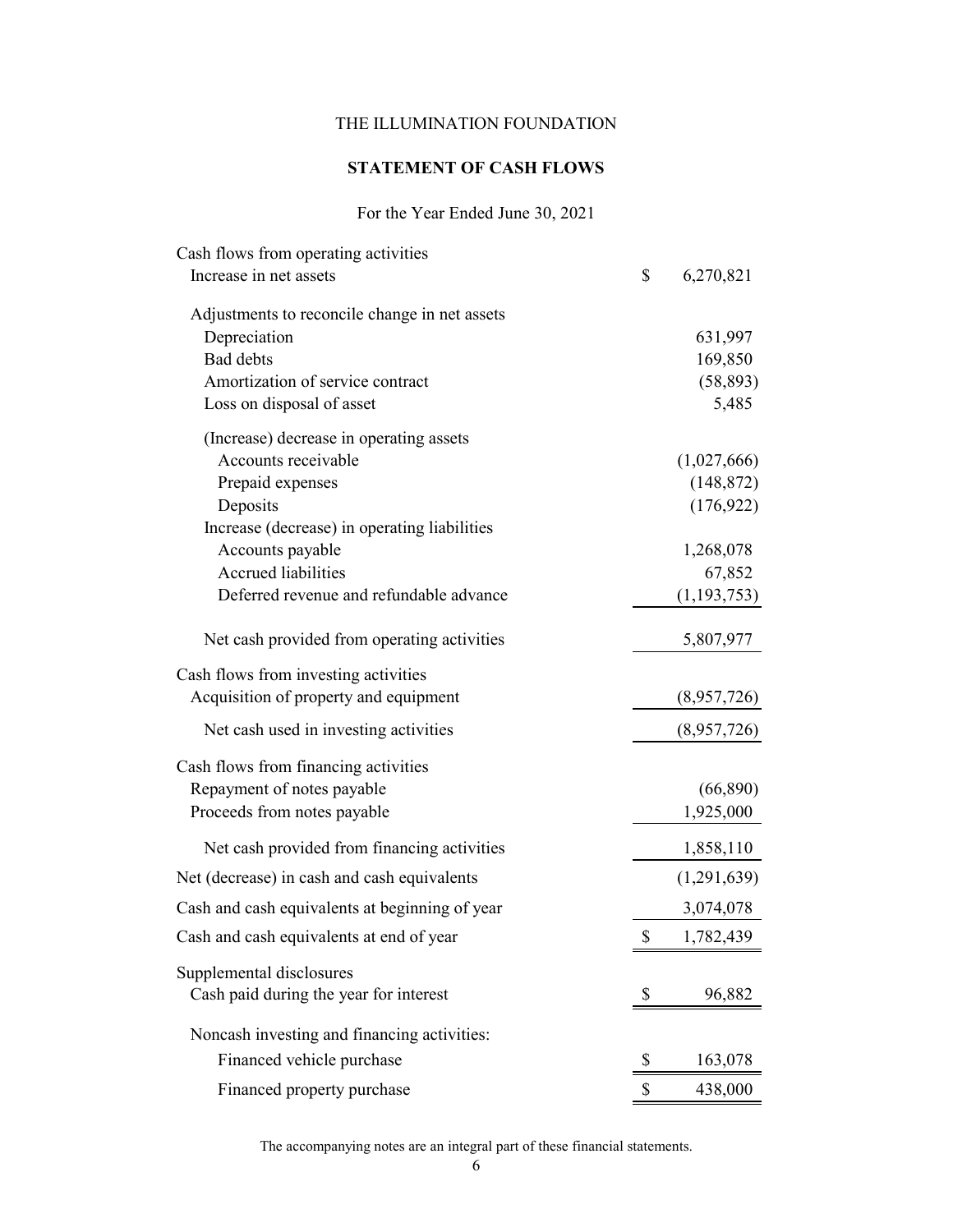## **NOTES TO FINANCIAL STATEMENTS**

June 30, 2021

#### **NOTE 1: NATURE OF ORGANIZATION**

The Illumination Foundation ("IF") is a non-profit organization established to provide housing and social services to homeless individuals and families. The Organization is exempt from federal income taxes under section 501(c)(3) of the Internal Revenue Code and Section 23701 of the California Revenue and Taxation Code.

IF combines housing and social services with healthcare and behavioral mental health services to reduce the impacts of homelessness and people's vulnerability to future homelessness.

## **NOTE 2: SUMMARY OF SIGNIFICANT ACCOUNTING POLICIES**

#### *Basis of Accounting*

The financial statements have been prepared on the accrual basis of accounting in accordance with accounting principles generally accepted in the United States of America (GAAP).

#### *New Pronouncement*

In May 2014, the FASB issued ASU No. 2014-09, *Revenue from Contracts with Customers*. This update was issued to clarify the principles for recognizing revenue and to develop a common revenue standard for U.S. GAAP. The core principle of the guidance is that an entity should recognize revenue to depict the transfer of promised goods or services to customers in an amount that reflects the consideration to which the entity expects to be entitled in exchange for those goods or services. ASU 2014-09 became effective for fiscal periods ending June 30, 2021, and management has adopted ASU 2014-09 as of and for the year ending June 30, 2021.

#### *Accounting Pronouncements Not Yet Adopted*

In February 2016, the FASB issued ASU 2016-02, *Leases*. ASU 2016-02 establishes a comprehensive new lease accounting model. The new standard clarifies the definition of a lease and causes lessees to recognize leases on the balance sheet as a lease liability with a corresponding right-of-use asset for leases with a lease term of more than one year. The Organization will be required to adopt ASU 2016-02 effective for the fiscal year ending June 30, 2023. Early adoption is permitted. The Organization is currently evaluating the impact that ASU 2016-02 will have on the Organization's financial statements and related disclosures.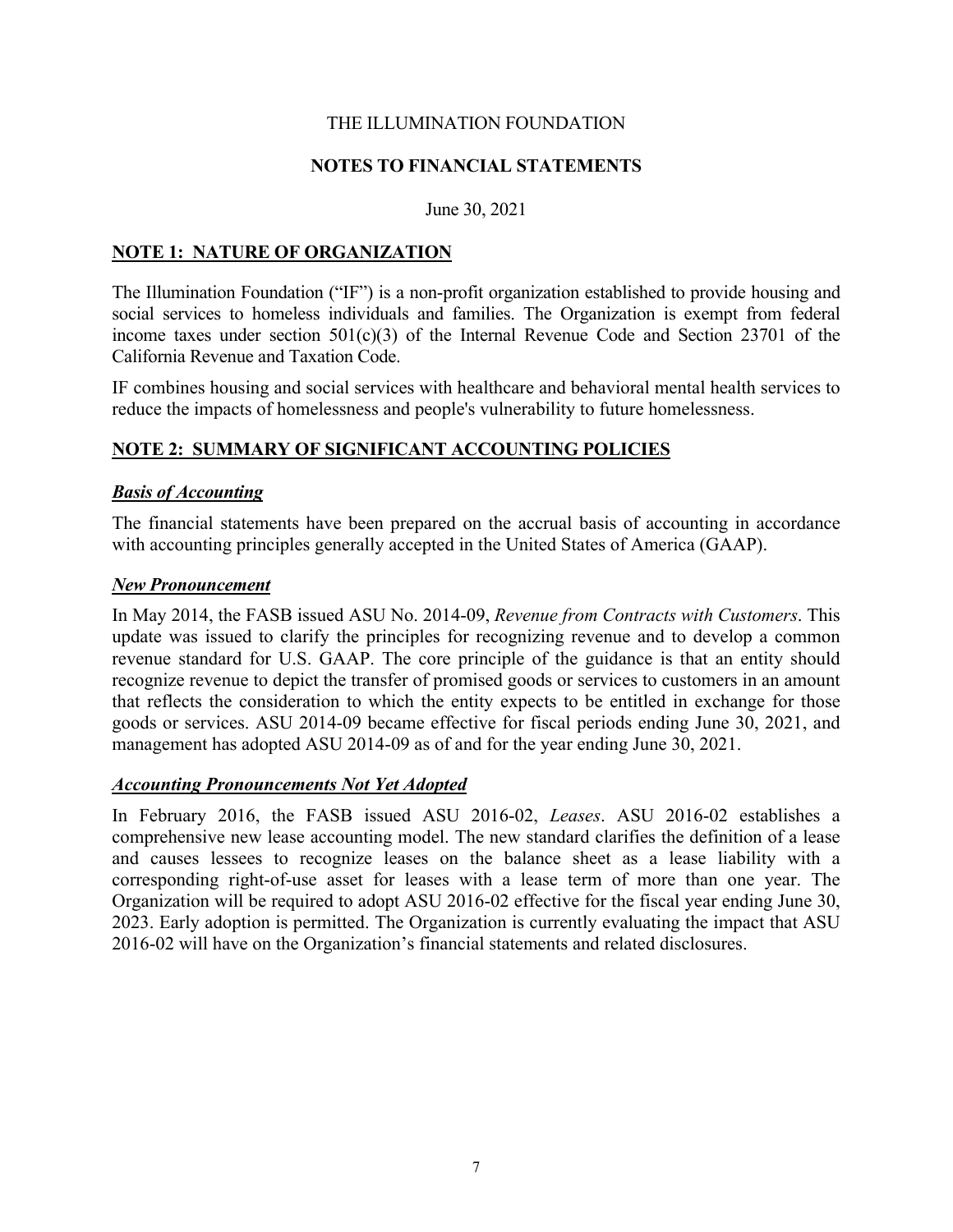#### **NOTES TO FINANCIAL STATEMENTS (continued)**

#### June 30, 2021

#### **NOTE 2: SUMMARY OF SIGNIFICANT ACCOUNTING POLICIES** (continued)

#### *Net Assets*

The financial statements report net assets and changes in net assets in two classes that are based upon the existence or nonexistence of restrictions on use that are placed by its donors. The two classes of net assets are as follows:

Net Assets Without Donor Restrictions – Net assets without donor restrictions are resources available to support the Organization's operations. The only limits on the use of these net assets, if any, are the broad limits resulting from the nature of the Organization, the environment in which it operates, the purposes specified in its corporate documents and its application for tax-exempt status, and any limits resulting from contractual agreements with creditors and others that are entered into in the course of its operations.

Support that is restricted by a donor is reported as an increase in net assets without donor restrictions if the restriction expires in the period in which the support is recognized. All other donor-restricted support is reported as an increase in net assets with donor restrictions, depending on the nature of the restriction.

Net Assets With Donor Restrictions – Net assets with donor restrictions are resources that are restricted by a donor for use for a specified purpose or in a particular future period. Some donor-imposed restrictions are temporary in nature, and the restriction will expire when the resources are used in accordance with the donor's instructions or when the stipulated time has passed. Other donor-imposed restrictions are perpetual in nature and the Organization must continue to use these resources in accordance with donor's restrictions.

The Organization's unspent contributions are included in this class if the donor has limited their use. When a donor's restriction is satisfied, the expiration of the restriction is reported in the financial statements by reclassifying the net assets from net assets with donor restrictions to net assets without donor restrictions.

#### *Classification of Transactions*

All revenues are reported as increases in net assets without donor restrictions in the statement of activities unless the donor specified the use of the related resource for a specified purpose or for a future period. All expenses are reported as decreases in net assets without donor restrictions.

#### *Cash and Cash Equivalents*

For purposes of the statement of cash flows, the Organization considers all cash and other highly liquid investments with maturities of three months or less to be cash equivalents.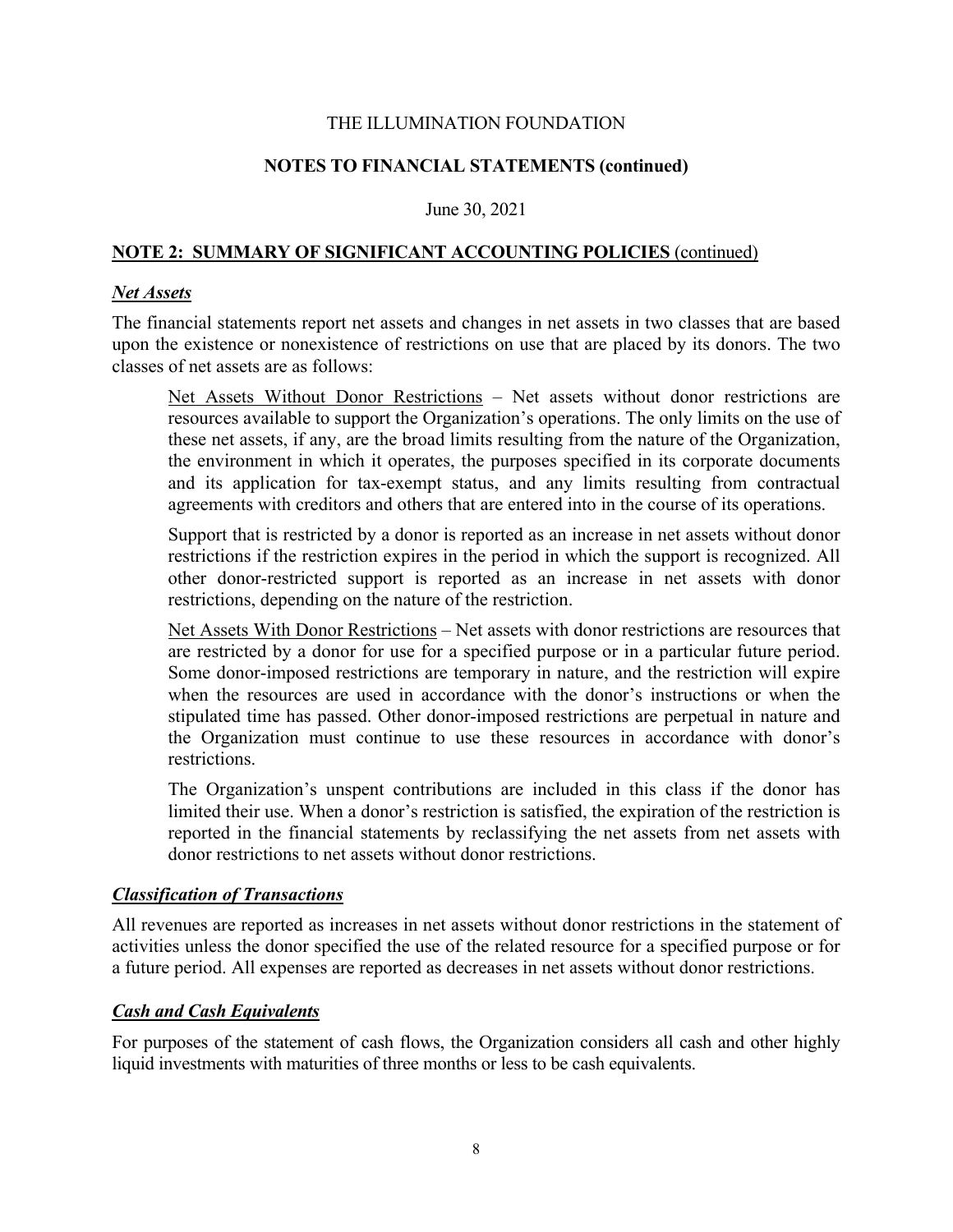## **NOTES TO FINANCIAL STATEMENTS (continued)**

#### June 30, 2021

#### **NOTE 2: SUMMARY OF SIGNIFICANT ACCOUNTING POLICIES** (continued)

#### *Concentration of Credit Risk*

The Organization places its cash deposits with high-credit quality financial institutions. At times, balances in the organization's cash accounts may exceed the Federal Deposit Insurance Corporation's (FDIC) insurance limit. The Organization has not incurred losses related to carrying cash balances in excess of the FDIC insurance limit.

#### *Estimates*

The preparation of the financial statements in accordance with generally accepted accounting principles in the United States of America requires management to make estimates and assumptions that affect certain reported amounts of assets and liabilities and disclosures of contingent assets and liabilities at the date of the financial statements and the reported amounts of revenue and expenses during the reporting period. Actual results may differ from those estimates.

#### *Accounts Receivable*

Accounts receivable include balances due from various federal, state and local agencies in connection to the recuperative care program, third-party contracts and grants. Recuperative care receivables are due within 30 days. Contract and grant receivables are due upon receipt, in connection to expense reimbursement agreements.

Accounts receivable are stated at unpaid balances, less an allowance for doubtful accounts. The Organization provides for losses on accounts receivable using the allowance method. The allowance is based on experience, third-party contracts and other circumstances, which may affect the collectability of the various accounts receivables. In the opinion of management, all receivables for the year ended June 30, 2021 are collectable. Therefore, no allowance for doubtful accounts has been provided.

#### *Property and Equipment*

Property and equipment purchased by the Organization are carried at cost. Major renewals and betterments are capitalized. The Organization's capitalization threshold is \$1,000. Maintenance, repairs and minor renewals are expensed as incurred. When properties are retired or otherwise disposed of, the related cost and accumulated depreciation are removed from the accounts and gains or losses are credited or charged to income.

Contributed property and equipment are reported as support and carried at fair value at the time of donation. Assets donated with restrictions regarding their use and contributions of cash that must be used for property or equipment are reported as restricted support. Absent donor stipulations regarding how long their donated assets must be maintained, the Organization reports expirations of restrictions when the donated or acquired assets are placed into service.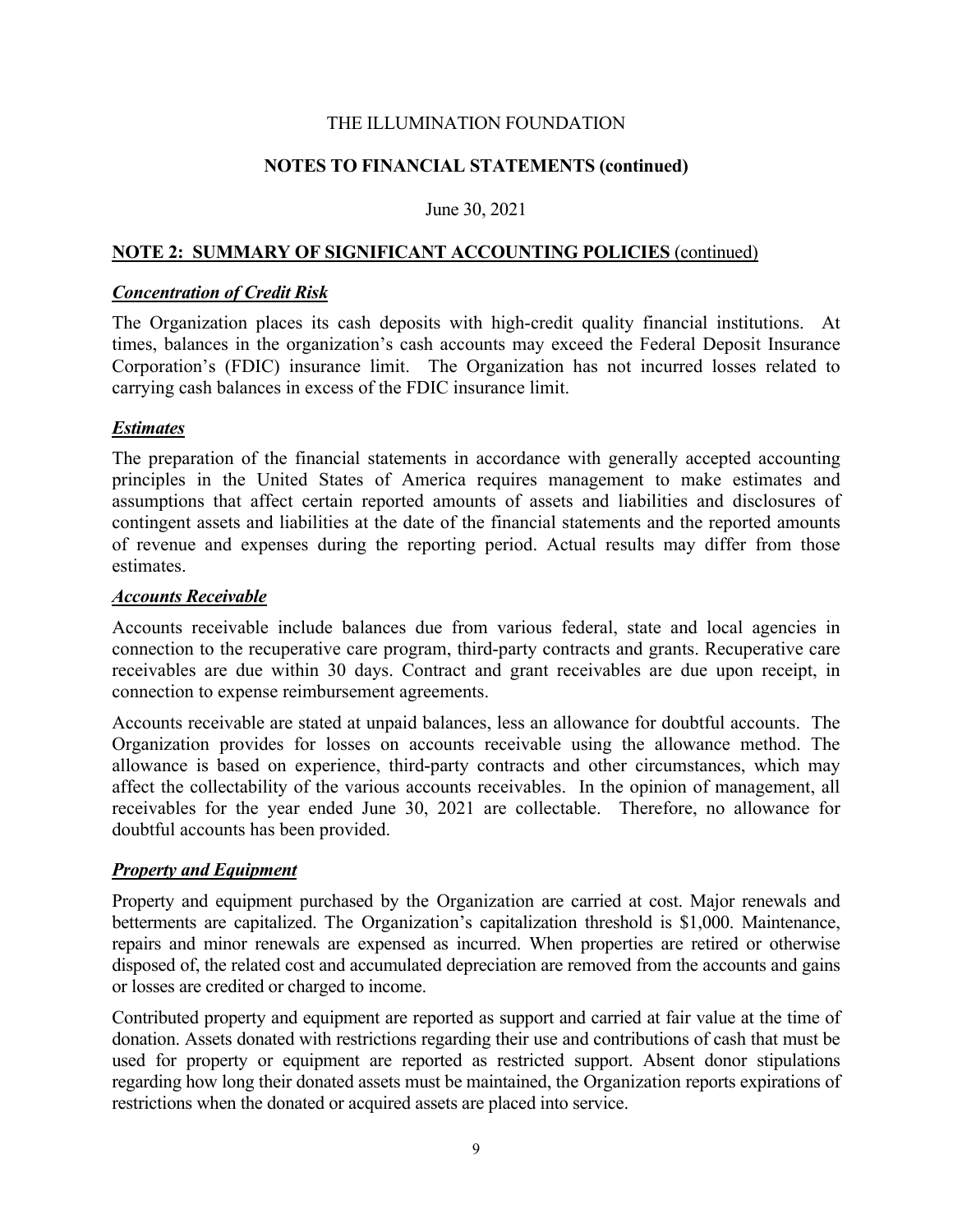## **NOTES TO FINANCIAL STATEMENTS (continued)**

#### June 30, 2021

#### **NOTE 2: SUMMARY OF SIGNIFICANT ACCOUNTING POLICIES** (continued)

#### *Property and Equipment (continued)*

Depreciation is recorded on the straight-line basis over the estimated useful lives of the related assets as follows: computer and equipment for 3 to 5 years; furniture and fixtures for 5 years; vehicles for 3 to 5 years; leasehold improvements for 2 years; and building and improvements for 7 to 25 years.

#### *Investments*

Investments in limited liability companies in which the Organization does not have control but has the ability to exercise significant influence over operating and financial policies are accounted for using the equity method of accounting. The equity method investments are recorded in the statement of financial position and the Organization's share of earnings or losses from these investments are recorded in the accompanying statement of financial activity.

#### *Income Taxes*

The Organization is exempt from Federal and California income tax under Internal Revenue Code (IRC) Section 501(c)(3) and Section 23701 of the California Revenue and Taxation Code. Therefore, no provision for income taxes has been included in the accompanying financial statements.

#### *Compensated Absences*

Vacation benefits are allowed to accumulate and upon an employee's termination or retirement are paid out at the individual's regular payroll rate. The balance of accumulated vacation benefits at June 30, 2021 was \$384,740 and is included in accrued liabilities in the statement of financial position.

#### *Deferred Revenue*

Funds received in advance of program services or activities to be performed or delivered in future periods are deferred to the applicable period upon the completion of the related exchange transaction. Deferred revenue as of June 30, 2021 totaled \$994,222.

#### *Donated Materials, Services, and Facilities*

Donated noncash assets are recorded at estimated fair values at the date received. Donated materials and noncash assets received during the year ended June 30, 2021 totaled \$611,723. Donated services are recognized when a nonfinancial asset is created or specialized skills are required and the Organization would otherwise need to purchase the services. Donated services for the housing, recuperative care, children's and healthcare outreach programs totaling \$259,398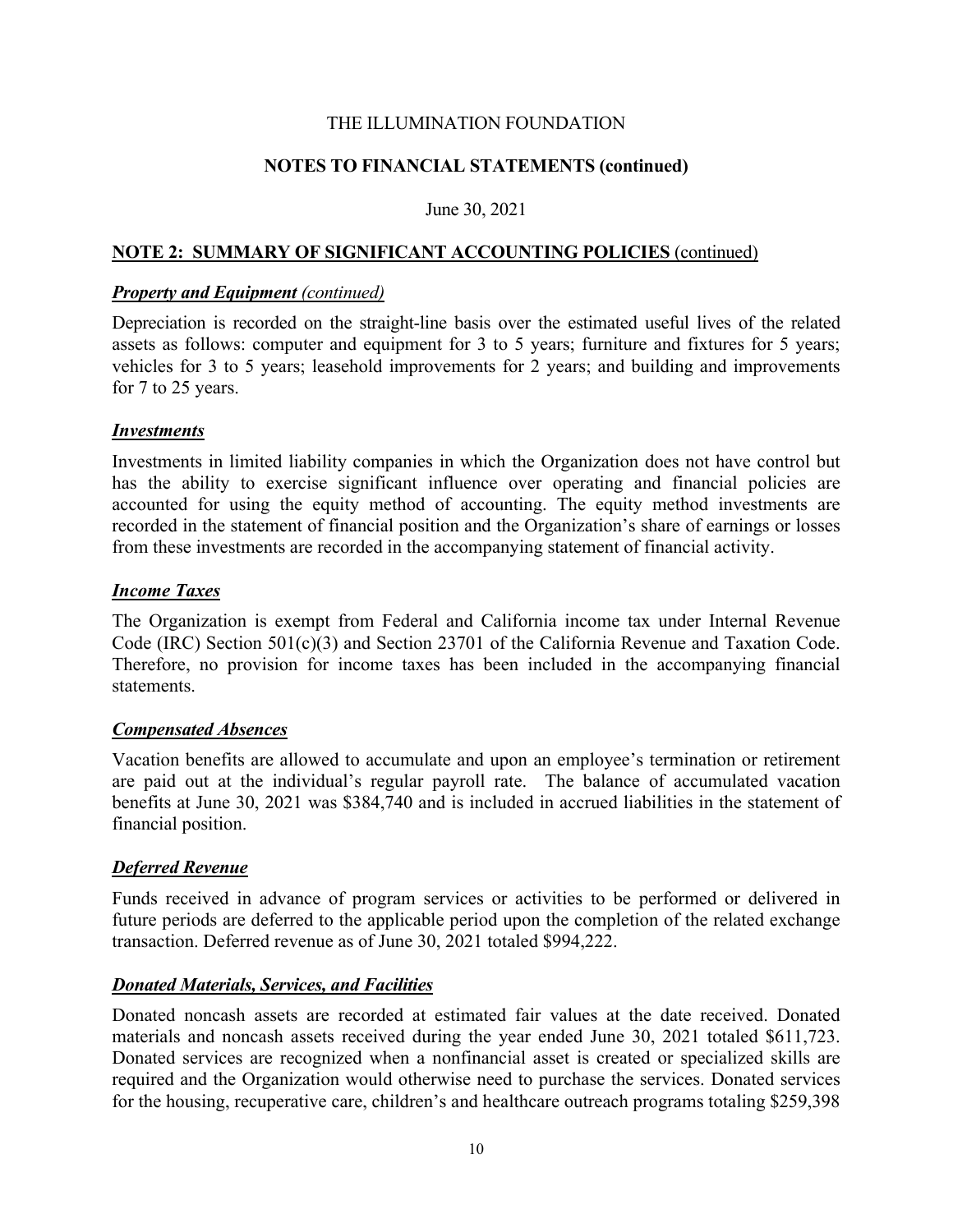## **NOTES TO FINANCIAL STATEMENTS (continued)**

June 30, 2021

#### **NOTE 2: SUMMARY OF SIGNIFICANT ACCOUNTING POLICIES** (continued)

#### *Donated Materials, Services, and Facilities* (continued)

were received and recognized during the year ended June 30, 2021. The Organization received \$6,832 in contributed services that were not recognized in the statement of activities during the year ended June 30, 2021. Donated facilities are reported as support income and rental expense. The total of donated facilities was \$157,000 during the year ended June 30, 2021.

#### *Revenue and Revenue Recognition*

A portion of the Organization's revenue is derived from cost-reimbursable federal, state, and local contracts and grants, which are conditional upon certain performance requirements and/or the incurrence of allowable qualifying expenses. Amounts received are recognized as revenue when the Organization has incurred expenditures in compliance with specific contract or grant provisions. Amounts received prior to incurring qualifying expenditures are reported as deferred revenue in the statement of financial position. The Organization has a contract with the County of Orange for Alternative shelter location services. The fees are received on a flat rate basis and are nonrefundable, and therefore are comprised of an exchange element based on the benefits received, and a contribution element for the difference. The Organization recognizes the exchange portion of fees when performance obligation has been satisfied, and the contribution portion immediately. Payments are received at the beginning of each month, amounts received in advance are deferred to the applicable period.

Special events revenue is comprised of an exchange element based upon the direct benefits donors receive and a contribution element for the difference. The Organization recognizes special events revenue equal to the fair value of direct benefits to donors when the special event takes place. The contribution element of special event revenue is recognized immediately, unless there is a right of return if the special event does not take place.

In accordance with ASU 2018-08, *Not-for-Profit Entities – Revenue Recognition (Subtopic 958- 605),* the Organization is first required to determine whether a contribution is conditional or unconditional. An unconditional contribution is recognized immediately and classified as either net assets without donor restrictions or net assets with donor restrictions. Conditional promises to give that is, those with a measurable performance or other barrier, and a right of return, are not recognized until the conditions on which they depend have been substantially met.

#### *Functional Allocation of Expenses*

The costs of providing the various programs and other activities have been summarized on a functional basis in the statement of activities and statement of functional expenses. Expenses that can be identified with a specific program or service are charged directly to the program or service. Costs common to multiple functions have been allocated among various functions benefited using a reasonable allocation method that is consistently applied. The expenses that are allocated are as follows: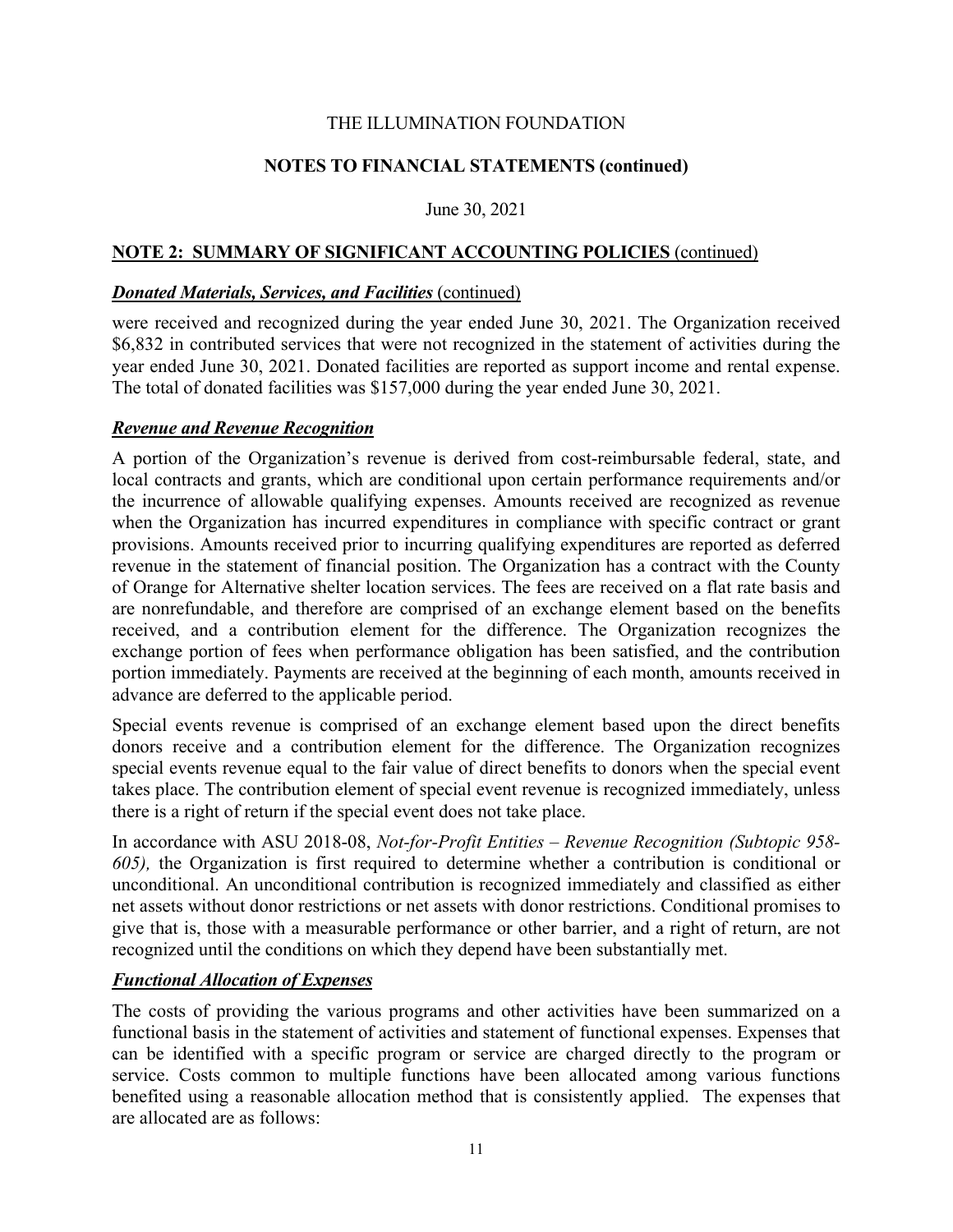## **NOTES TO FINANCIAL STATEMENTS (continued)**

June 30, 2021

#### **NOTE 2: SUMMARY OF SIGNIFICANT ACCOUNTING POLICIES** (continued)

#### *Functional Allocation of Expenses* (continued)

- The time and effort method is used to allocate salaries and benefits, professional services, temporary help and travel costs.
- Staffing, or the number of employees per department or program, is the method used to allocate costs for depreciation, rent, repair and maintenance, insurance, office expense, supplies, telephone and utilities.

Management and general expenses include costs that are not directly identifiable with any specific program, but which provide for the overall support and direction of the Organization.

Fundraising expenses are expensed as incurred and are charged to the respective fundraising cost center. When the Organization incurs shared costs that are both fundraising and management and general, the costs are allocated based on the methods described above.

#### *Advertising Costs*

Advertising costs are expensed as incurred. Total advertising costs for the year ended June 30, 2021 was \$20,854.

#### *Subsequent Events*

Management has evaluated subsequent events through December 10, 2021, the date when the financial statements were available for issue.

#### **NOTE 3: PROPERTY AND EQUIPMENT**

Property and equipment as of June 30, 2021 is comprised of the following:

| Buildings & leasehold improvements | S | 9,222,162   |
|------------------------------------|---|-------------|
| Furniture & fixtures               |   | 244,378     |
| Computers & equipment              |   | 189,840     |
| Vehicles                           |   | 375,744     |
| Construction in progress           |   | 3,464,424   |
| Accumulated depreciation           |   | (1,013,343) |
| Subtotal                           |   | 12,483,205  |
| Land                               |   | 1,541,971   |
| Total                              |   | 14,025,176  |

Depreciation expense for the year ended June 30, 2021 was \$631,997.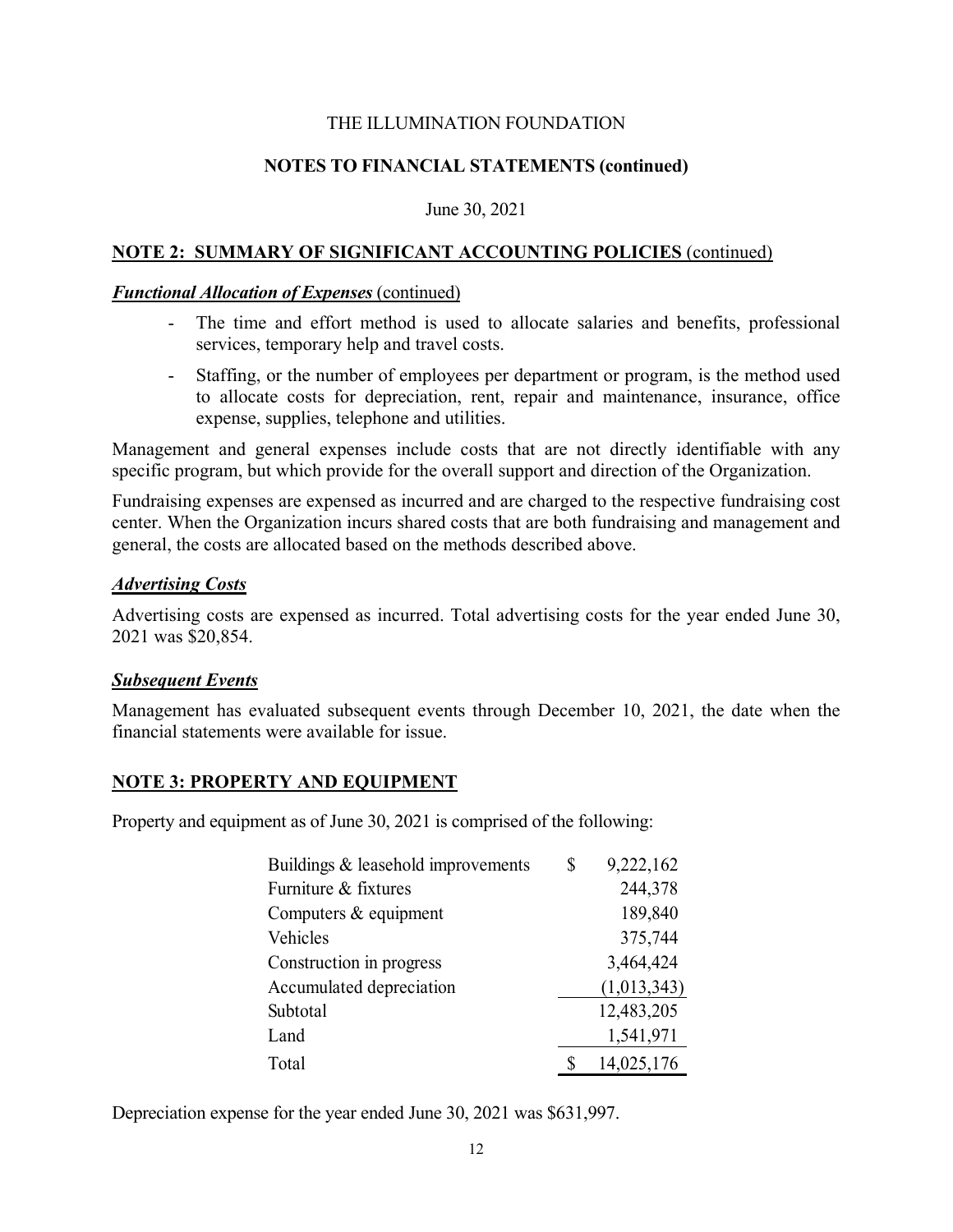#### **NOTES TO FINANCIAL STATEMENTS (continued)**

June 30, 2021

#### **NOTE 4: INVESTMENTS IN LLC's**

#### *Illumination Housing LLC*

During January 2020, the Organization became a member of Illumination Housing LLC ("IHLLC"), a real estate investment entity. IHLLC was created to acquire and own properties through separate limited liability companies for the purpose of serving homeless individuals and families throughout Southern California. IHLLC has common and preferred member units. The Organization is the sole managing member owning 100% of common units with a \$100 investment in IHLLC. The preferred units are owned by four members, two of which are affiliated with the Organization, with capital contributions totaling \$5,000,000. As manager of IHLLC, the Organization is entitled to receive an annual management fee of 1.5% of total capital contributions plus total outstanding principal amount of all debts. For the year ended June 30, 2021, the Organization earned \$91,086 in related management fees. The Organization obtained a loan from IHLLC for \$1,800,000 and is disclosed in Note 7.

During the year ended June 30, 2020, IHLLC acquired 9942 Broadway LLC, 8112 Holt LLC, 1927 Chateau LLC subsidiaries, the latter two were subsequently renamed IHLLC Holdings I, LLC and IHLLC Holdings II, LLC, respectively. In accordance with the property management agreement, dated January 1, 2020, the Organization, acting as an agent, is entitled to a property management fee of 6% of each LLC's effective gross income. For the year ended June 30, 2021, the Organization earned \$31,379 in property management fees. In addition, the Organization paid rents totaling \$492,410 for the rental of the properties under IHLLC.

The Organization has elected to account for the investment in IHLLC using the equity method of accounting and has recorded the investment in the statement of financial position. The Organization also recorded its share of IHLLC's current year operations as an adjustment to the investment.

Summary results of the consolidated operations and financial position of IHLLC and its affiliated LLC's are as follows:

| Condensed income statement information as of and for the |  |
|----------------------------------------------------------|--|
| year ended June 30, 2021                                 |  |

| Rental income   | 522,323   |
|-----------------|-----------|
| Interest income | 8,605     |
| Total expenses  | (231,513) |
| Net income      | 299,415   |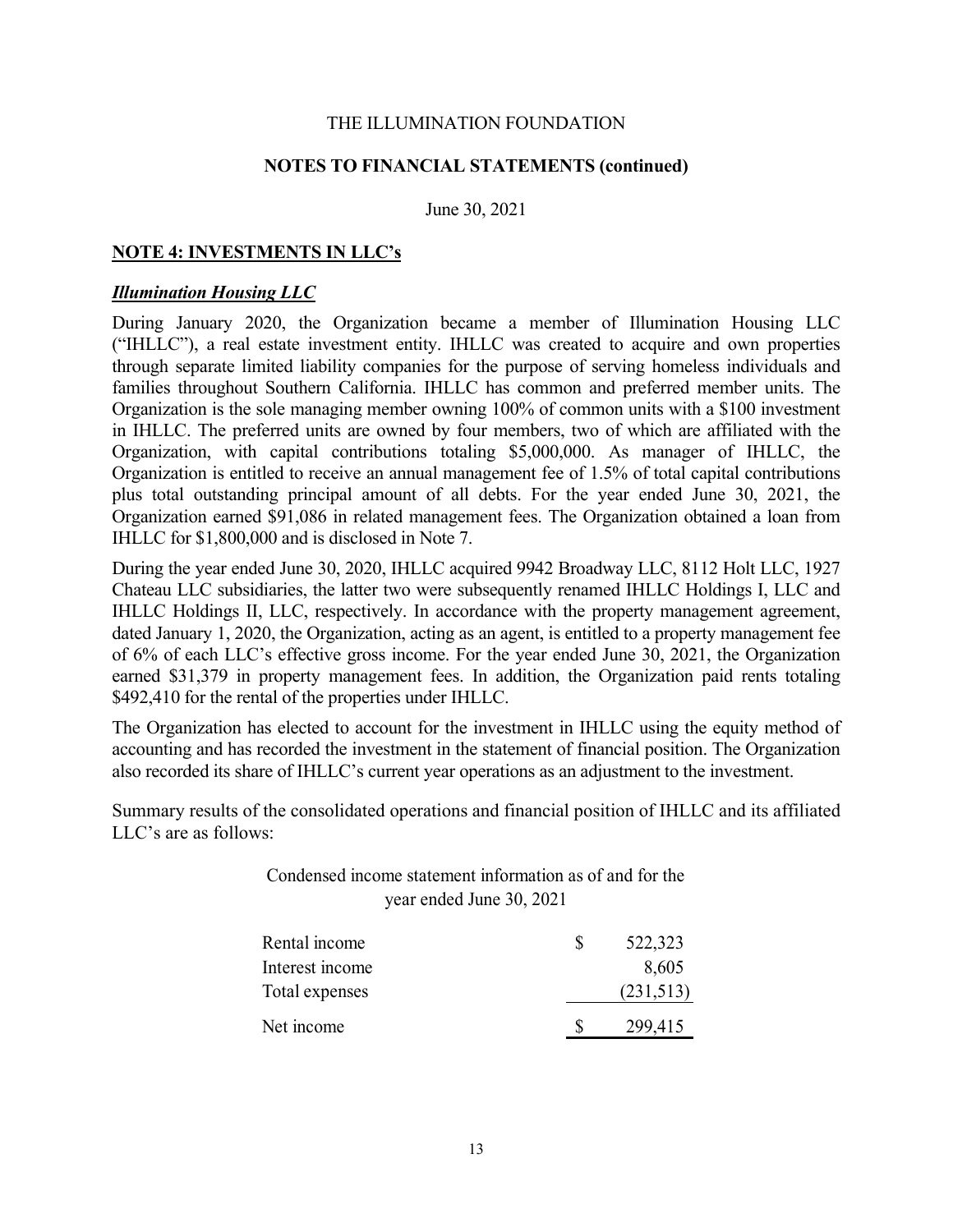#### **NOTES TO FINANCIAL STATEMENTS (continued)**

June 30, 2021

#### **NOTE 4: INVESTMENTS IN LLC's** (continued)

#### *Illumination Housing LLC (continued)*

| Cash                                 | \$<br>181,403 |
|--------------------------------------|---------------|
| Current assets                       | 49,383        |
| LT receivable                        | 1,800,000     |
| Property and equipment, net of       |               |
| accumulated depreciation of \$42,770 | 5,856,755     |
| Total assets                         | 7,887,541     |
|                                      |               |
| Current liabilities                  | \$<br>21,906  |
| Long-term liabilities                | 2,900,000     |
| Capital contributions                | 5,000,100     |
| Capital distributions                | (238, 627)    |
| Member's equity                      | 204,162       |
| Total liabilities and equity         | 7,887,541     |

Condensed balance sheet information at June 30, 2021

#### *LIFT Housing LLC*

During the year ended June 30, 2020, the Organization entered into a joint venture agreement with LifeArk Community, Inc., a California non-public benefit corporation, to create LIFT Housing LLC ("LIFT Housing"), a non-profit limited liability company. LIFT Housing was created for the charitable purpose of marketing and developing modular homes to accelerate available housing for the homeless and other vulnerable populations. The Organization and LifeArk Community, Inc. both have 50% interest in LIFT Housing. The investment will be recorded using the equity method of accounting.

Summary results of the operations and financial position of LIFT Housing as of June 30, 2021 are as follows:

Condensed income statement information as of and for the

year ended June 30, 2021

| Fee income      | 15,000   |
|-----------------|----------|
| Interest income | 13,970   |
| Total expenses  | (27,902) |
| Net income      |          |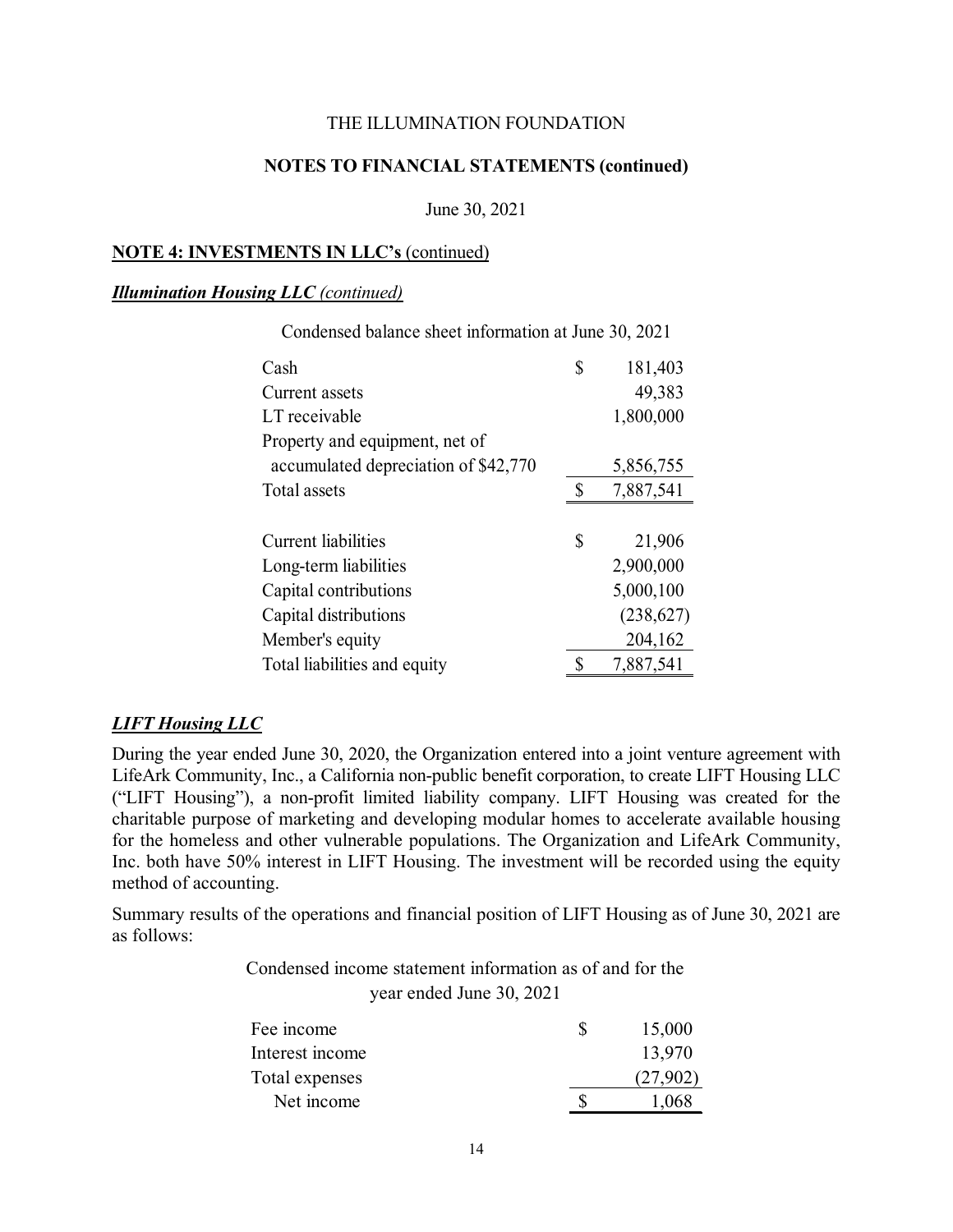#### **NOTES TO FINANCIAL STATEMENTS (continued)**

June 30, 2021

#### **NOTE 4: INVESTMENTS IN LLC's** (continued)

#### *LIFT Housing LLC* (continued)

| Cash                         | \$<br>17,661 |
|------------------------------|--------------|
| Receivables - LifeArk        | 673,970      |
| CIP                          | 16,468       |
| Total assets                 | 708,099      |
|                              |              |
| Current liabilities          | \$<br>8,153  |
| Accrued interest             | 11,321       |
| Loan - OCCF                  | 687,900      |
| Member's equity              | 725          |
| Total liabilities and equity | 708,099      |

Condensed balance sheet information at June 30, 2021

## *LifeArk El Monte LLC*

On May 19, 2019, the Organization became a member of LifeArk El Monte LLC ("LAEM"), a company formed to carry out the members' charitable purposes, including the acquisition, development, and operation of affordable housing for low-income residents. On October 1, 2019, a second amendment and restated operating agreement was executed which ultimately assigned the Organization a 33% interest in LAEM. The investment will be recorded using the equity method of accounting.

Summary results of the operations and financial position of LAEM as of June 30, 2021 are as follows:

| Condensed income statement information as of and for the |                          |  |
|----------------------------------------------------------|--------------------------|--|
|                                                          | year ended June 30, 2021 |  |

| Other income   |            |
|----------------|------------|
| Total expenses | (134, 547) |
| Net loss       | 134,547    |
|                |            |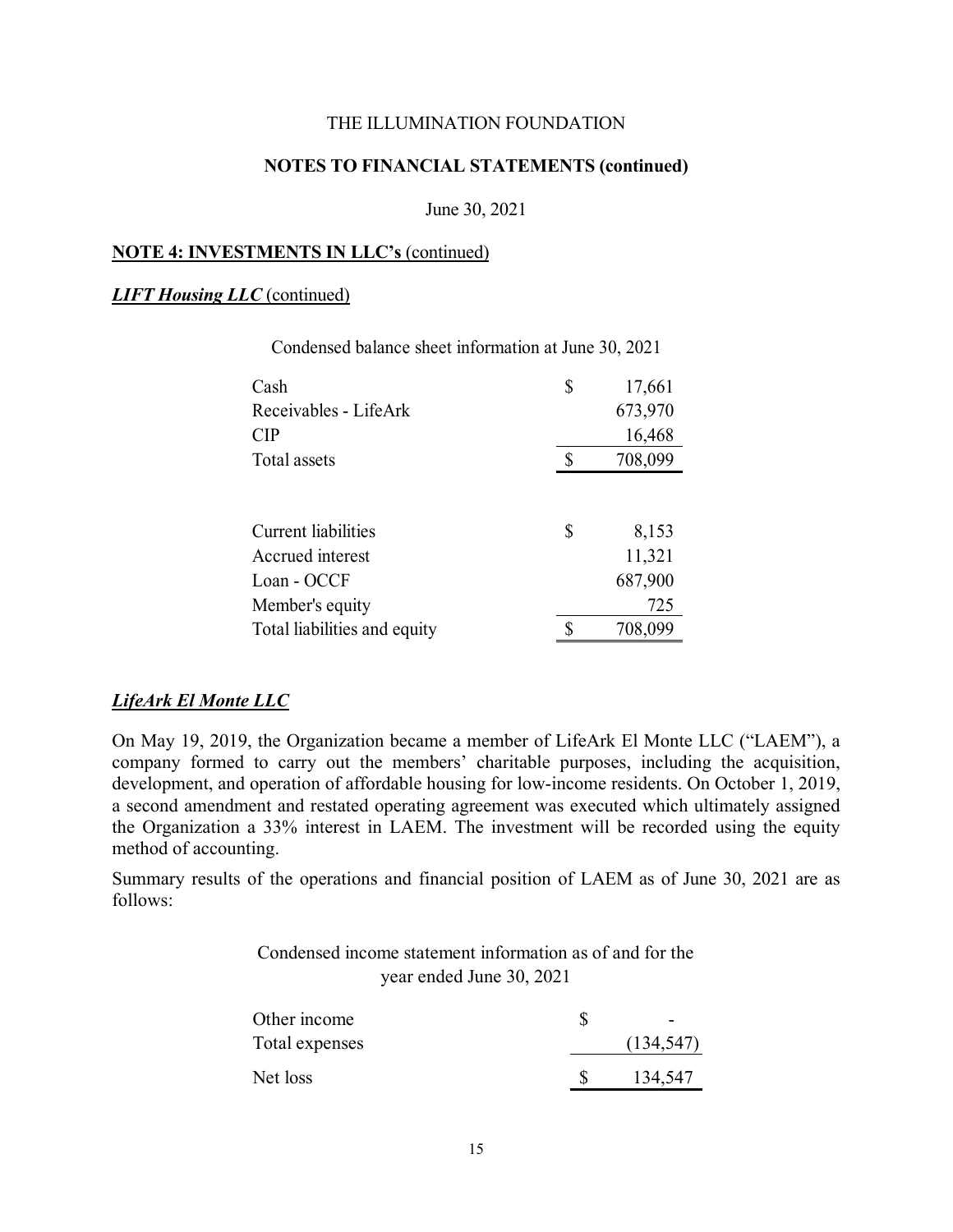#### **NOTES TO FINANCIAL STATEMENTS (continued)**

June 30, 2021

#### **NOTE 4: INVESTMENTS IN LLC's** (continued)

#### *LifeArk El Monte LLC*

| Cash<br>Property and equipment | S | 7,824<br>2,937,230 |
|--------------------------------|---|--------------------|
| Total assets                   |   | 2,945,054          |
| Current liabilities            | S | 465,529            |
| Long-term liabilities          |   | 2,613,645          |

Member's equity - deficit (134,120) Total liabilities and equity  $$2,945,054$ 

Condensed balance sheet information at June 30, 2021

#### **NOTE 5: RETIREMENT PLAN**

The Organization established a voluntary defined contribution 401(k) retirement plan for its employees under which it matches participant salary deferrals up to 3.5% of the employee's salary. During the year ended June 30, 2021, the Organization contributed \$261,047 to the plan and had a related accrual of \$104,383, which is included in current liabilities in the statement of financial position.

#### **NOTE 6: LIQUIDITY AND AVAILABILITY**

Financial assets without donor restrictions limiting their use within one year of June 30, 2021, which are available for general expenditures are as follows:

| \$<br>1,782,439 |
|-----------------|
| 2,119,704       |
| 1,314,853       |
| 5,216,996       |
|                 |
| (874, 236)      |
| 4,342,760       |
|                 |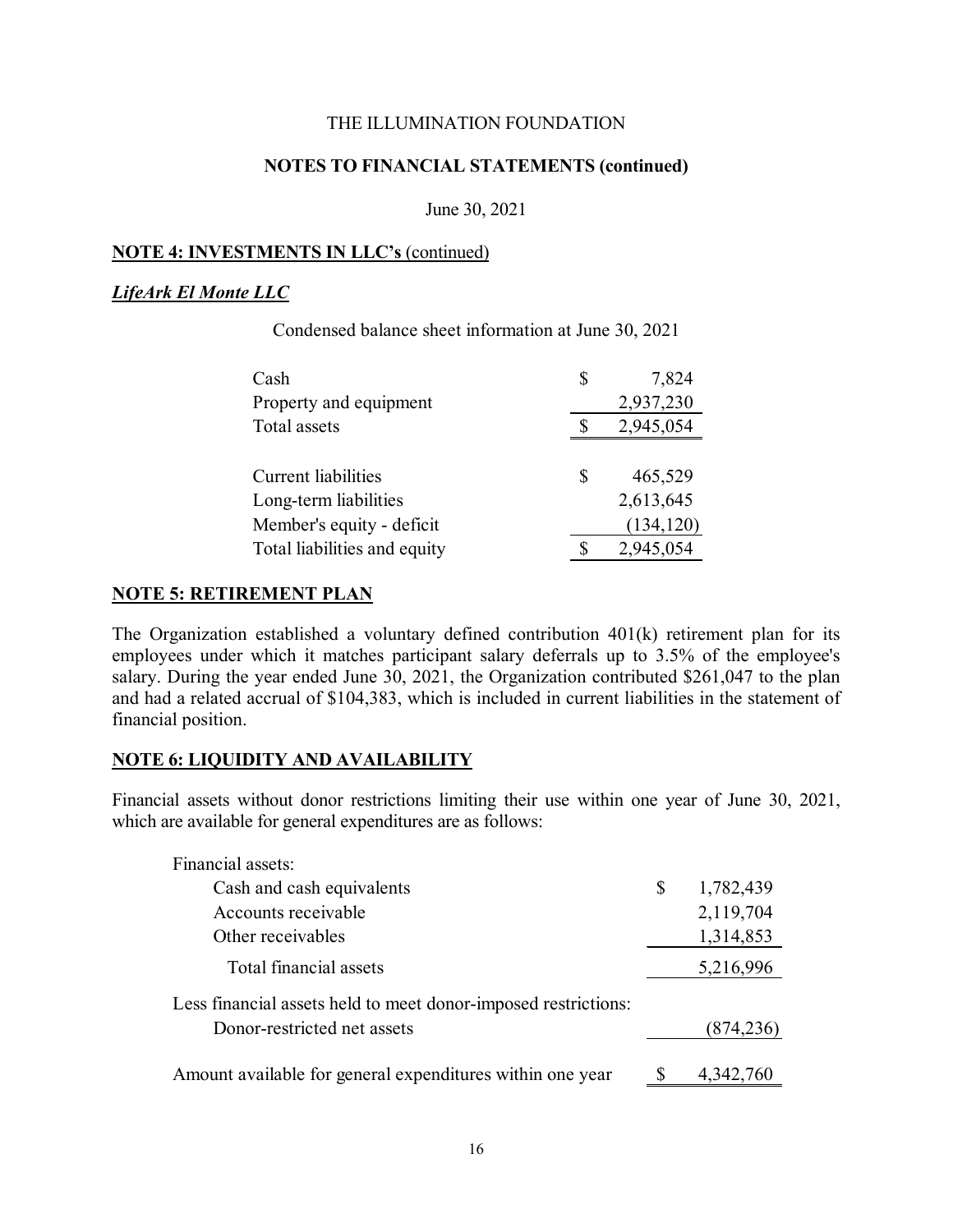#### **NOTES TO FINANCIAL STATEMENTS (continued)**

June 30, 2021

#### **NOTE 6: LIQUIDITY AND AVAILABILITY** (continued)

Based on the table above, the Organization has \$4,342,760 of financial assets available within one year of the balance sheet date to meet cash needs for general expenditures. The Organization's financial assets have been reduced by \$874,236, which was not available for general use because of donor imposed restrictions as of June 30, 2021; however, the restrictions are expected to be released within one year of the balance sheet date.

In addition to cash-on-hand, the Organization is able to meet its liquidity needs through effective management of accounts receivables. For the fiscal year ended June 30, 2021, the Organization's accounts receivable turnover ratio was relatively high at 17.73, which indicates that accounts receivables are collected quickly to positively impact liquidity and cash flows.

#### **NOTE 7: NOTES PAYABLE**

During December 2017, the Organization refinanced an existing line of credit of \$450,000 with the proceeds of a term note payable in the amount of \$450,000 from a board member's private foundation. The note will be amortized over a ten-year period with payments of principal and interest at 5% due monthly and a final maturity of November 30, 2027. Payments on the note were suspended during the year ended June 30, 2021 due to the Covid-19 pandemic until further notice. The outstanding balance of the note as of June 30, 2021 was \$367,366.

On December 18, 2019, the Organization obtained a note payable in the amount of \$750,000 from First Republic Bank. The note is payable in monthly installments of principle and interest of \$3,584 with a fixed interest rate of 3.95% per annum. The notes has a maturity date of December 18, 2029 and is secured by all of the Organization's assets including a deed of trust for the property located at 10881 Mac Street in the city of Anaheim, California. The Organization is required to maintain certain financial ratio covenants under the agreement. The Organization was in compliance with all covenants as of June 30, 2021. The outstanding balance of the note as of June 30, 2021 was \$729,590, of which \$14,026 is included in current liabilities.

On February 5, 2021, the Organization obtained an unsecured loan from IHLLC (see note 4) for \$1,800,000 to assist with the funding of tenant improvements for the Riverside Recuperative Care facility. The loan will be due in one principal payment of \$1,800,000 plus unpaid interest on February 10, 2024. Beginning March 10, 2021, monthly interest-only payments are due at the rate of 5.95% per annum. The outstanding balance of the note as of June 30, 2021 was \$1,800,000. On June 2, 2021, the Organization refinanced a property located at 213 North Gilbert Street in the city of Anaheim, California and obtained a 10 year note for \$438,000 that is secured by a deed of trust on the property. The note will be paid with three different payment streams. The first payment stream is for 60 monthly consecutive principal and interest payments of \$2,256 beginning July 15, 2021, with interest calculated at 3.70% per annum.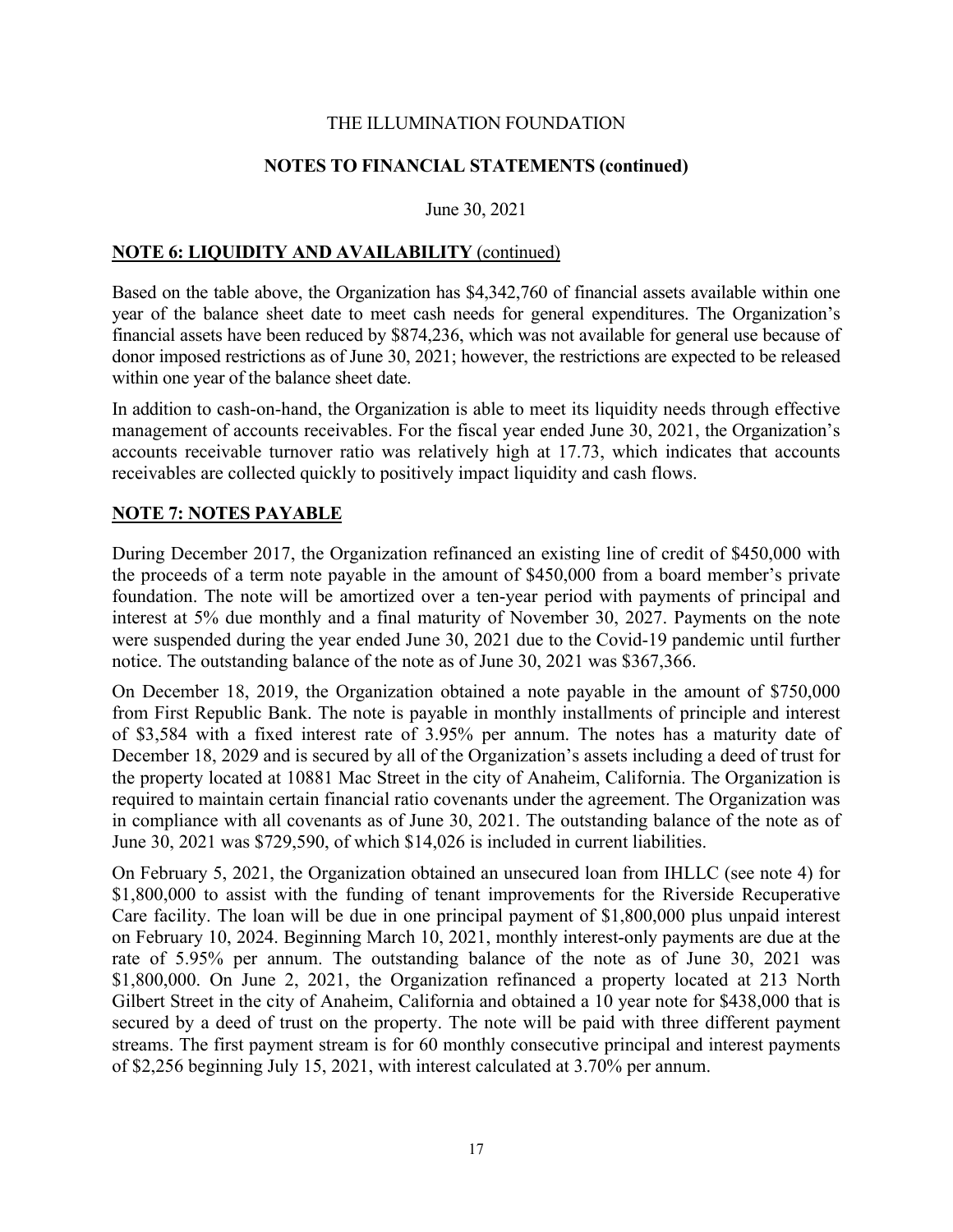#### **NOTES TO FINANCIAL STATEMENTS (continued)**

#### June 30, 2021

#### **NOTE 7: NOTES PAYABLE** (continued)

Beginning July 15, 2026, 59 monthly consecutive principal and interest payments with interest calculated using an index of the weekly average 10-year Nominal Constant Maturity U.S. Treasury rate plus a margin of 2.5%. On June 15, 2031, one principal and interest payment will be due with interest calculated using the same index as the second stream above. The outstanding balance of the note as of June 30, 2021 was \$438,000, of which \$10,857 is included in current maturities.

The Organization financed the purchase of eight vehicles for periods ranging from 4 to 6 years and with monthly payments ranging from \$334 to \$595, including interest ranging from 0% to 7.09%, through June 2027. The outstanding balance of these vehicle loans as of June 30, 2021 was \$165,450, of which \$34,354 is included in current maturities.

During the year ended June 30, 2021, the Organization obtained a short-term loan for \$125,000 from a related party as described in Note 15. The balance of the loan as of June 30, 2021 was \$125,000.

Maturities of notes payables are as follows:

| Year ended June 30, | Amount         |  |  |
|---------------------|----------------|--|--|
| 2022                | \$<br>184,237  |  |  |
| 2023                | 61,980         |  |  |
| 2024                | 1,860,316      |  |  |
| 2025                | 58,975         |  |  |
| 2026                | 53,000         |  |  |
| Thereafter          | 1,406,898      |  |  |
| Total               | S<br>3,625,406 |  |  |

#### **NOTE 8: LINE OF CREDIT**

During December 2017, the Organization entered into a line of credit agreement with a board member's private foundation providing for borrowings of up to \$500,000 through December 1, 2027. The outstanding balance of the line of credit accrues annual interest at 5% with principal and interest becoming due on December 1, 2027. As of June 30, 2021, the outstanding balance on the line of credit was \$500,000.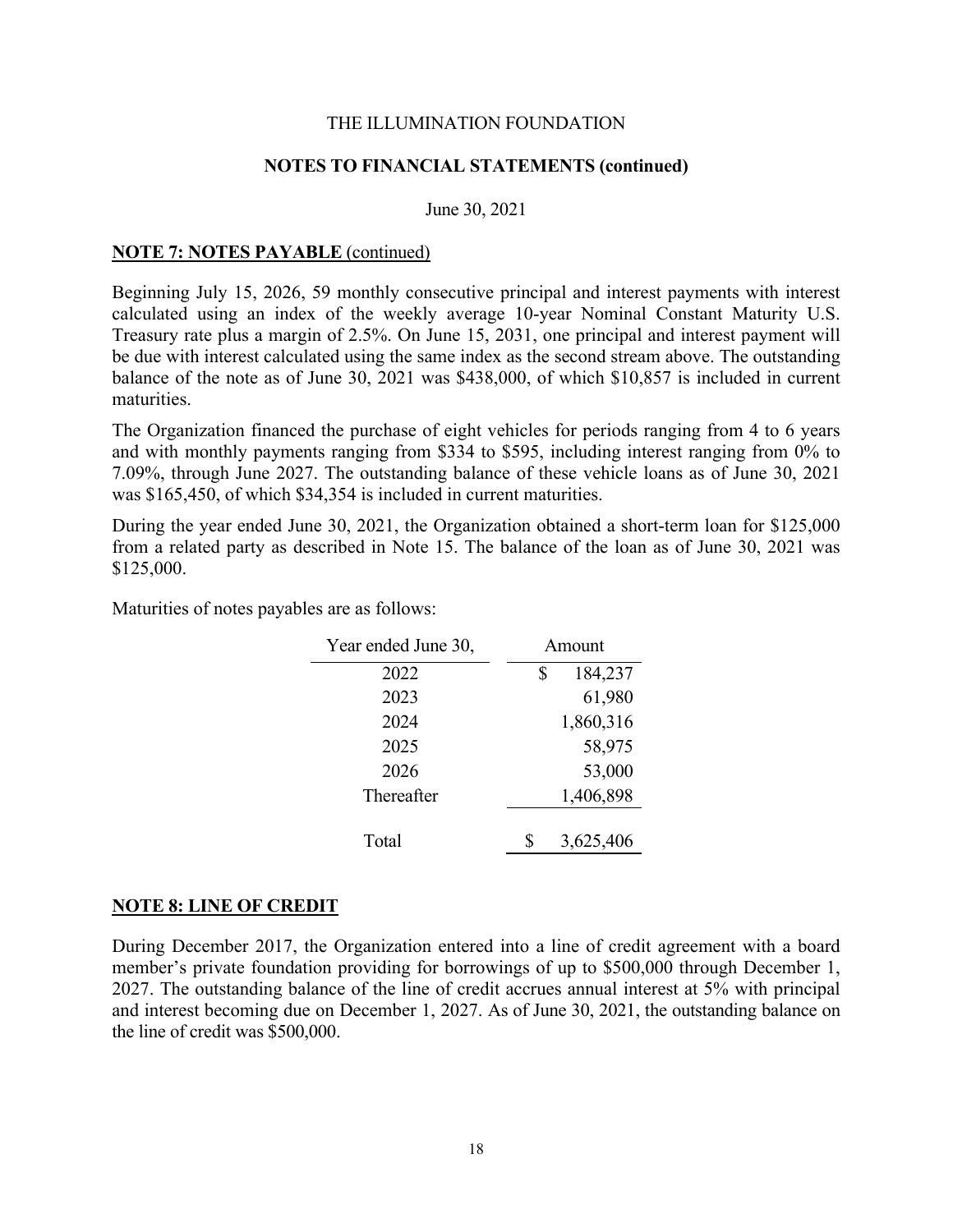#### **NOTES TO FINANCIAL STATEMENTS (continued)**

#### June 30, 2021

#### **NOTE 9: PAYCHECK PROTECTION PROGRAM CONTRIBUTION**

On April 30, 2020, the Organization was granted a loan from First Republic Bank for \$2,089,200, pursuant to the Paycheck Protection Program (PPP) under Division A, Title I of the CARES Act, which was enacted on March 27, 2020 in response to the coronavirus pandemic (see Note 16). Under the CARES Act, the PPP loan is intended to allow businesses to cover eligible expenses, including payroll, benefits, rents and utilities.

In June of 2021, the PPP loan was paid in full by the Small Business Administration and the Organization has no further obligation to the bank as of June 30, 2021. The Organization has elected to account for the PPP loan in accordance with the guidance under FASB ASC 958-605 as a conditional contribution. The Organization initially recorded the amount received as a refundable advance followed by a reduction in the advance and recognition of revenue as the conditions of the loan were met. As of June 30, 2021, the Organization has substantially met all the conditions of the PPP program and therefore has recognized the full grant amount in the accompanying statement of operations as contribution income.

#### **NOTE 10: LONG-TERM SERVICE OBLIGATION**

During December of 2016, the Organization completed the construction of a shelter located in Stanton, CA with the proceeds of a \$544,000 advance for future services from Children and Families Commission of Orange County (CFCOC) and in-kind contributions of \$616,163. Under the agreement with CFCOC, the Organization is obligated to provide emergency shelter and other support services valued at \$544,000 to meet basic needs of homeless families with children ages 0-5 through December 31, 2031.

This service obligation, which is collateralized by a deed of trust on the property, is being amortized as services are provided with an imputed interest rate of 3.25%. During the year, the Organization provided \$58,893 in services related to this obligation, resulting in an unamortized service obligation of \$254,231 as of June 30, 2021, of which \$54,311 is included in current liabilities in the statement of financial position.

#### **NOTE 11: LEASES**

The Organization leases various facilities for its programs with lease terms ranging from monthly to fifteen years. On July 1, 2018, the Organization relocated its main office to Orange, California and signed a five-year lease with payments due monthly in the amount of \$9,235 and adjusted periodically for the cost of living. The lease expires on June 30, 2023. In November 2016, the Organization signed a lease agreement for a housing facility in Los Angeles County, which is utilized for homeless patients being discharged from hospitals under the recuperative care program.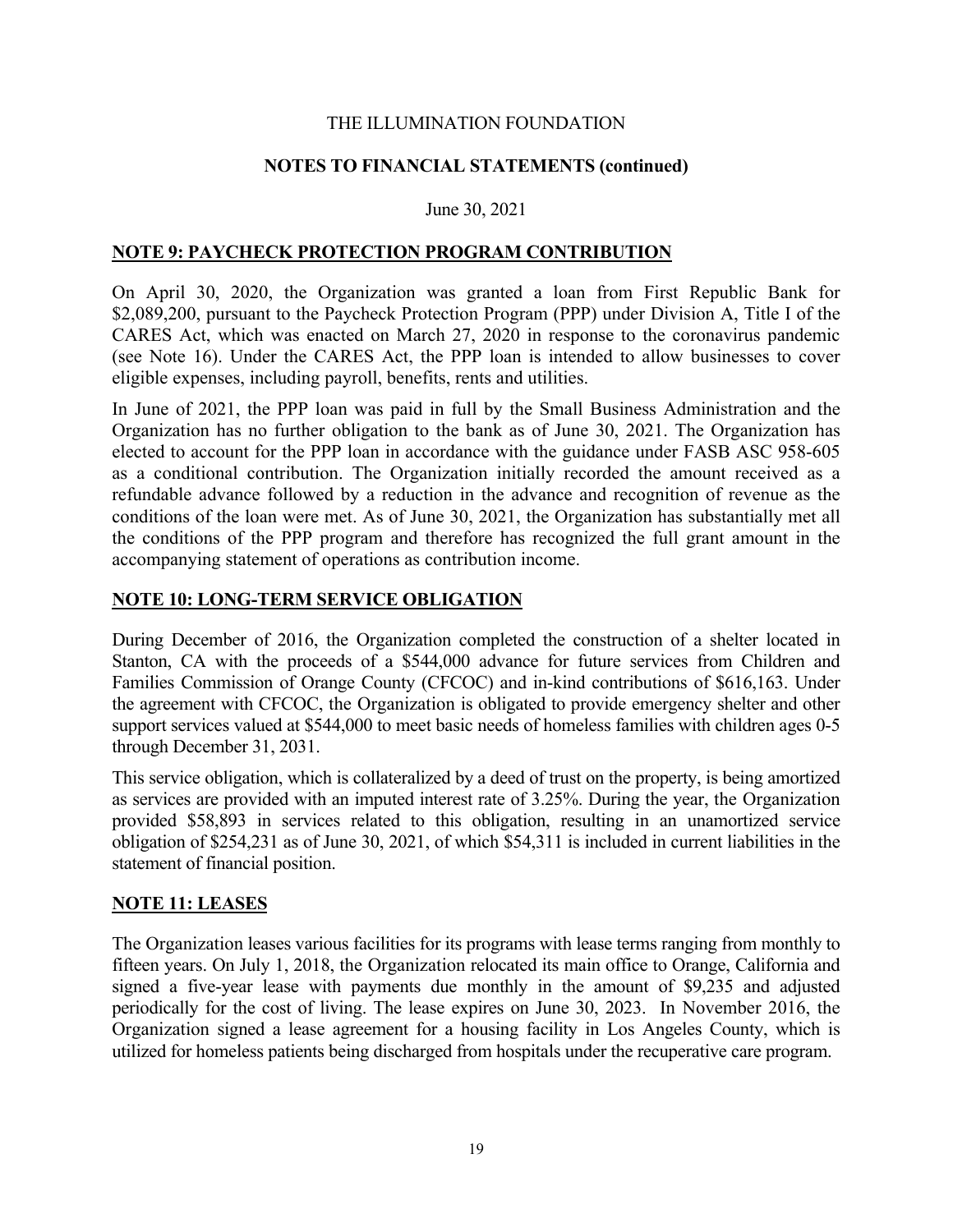#### **NOTES TO FINANCIAL STATEMENTS (continued)**

June 30, 2021

#### **NOTE 11: LEASES** (continued)

The lease was subsequently renewed on May 1, 2018, and then again on August 18, 2021, with payments due monthly in the amount of \$19,612 and with an expiration date of March 31, 2022.

On February 27, 2020, the Organization entered into an agreement to lease a facility in Fullerton, California for a fifteen-year term. The facility is used as a recuperative care and navigation center for the recuperative care program. The lease monthly payments are \$30,625 with annual increases of 1.5% and will mature on February 28, 2026. The total security deposit is \$1,125,000, of which \$450,000 was paid upon execution of the agreement. The remaining \$675,000 is being paid over a five-year period with monthly installments of \$11,250 included with the monthly rent. The facility was put into service in October 2020. Total leasehold improvements of \$5,893,677 were capitalized during the year ended June 30, 2021 and are included in property and equipment in the accompanying statement of financial position.

The Organization has two rental lease agreements with the affiliated LLC's described in Note 4. The first lease is for a facility located in Anaheim, California, which began on January 21, 2020 for a three-year term with monthly payments of \$34,245. This lease offers the Organization two options to renew the lease for two years each. The second lease began on April 20, 2020 for a property also located in Anaheim, California with monthly rent payments of \$4,651 and a three-year term.

Lease and rental facilities expense for the year ended June 30, 2021 was \$2,016,924. Minimum future lease obligations for all facilities and equipment are as follows:

| Year ended June 30, | Amount |           |  |
|---------------------|--------|-----------|--|
| 2022                | \$     | 1,168,637 |  |
| 2023                |        | 814,111   |  |
| 2024                |        | 396,049   |  |
| 2025                |        | 393,562   |  |
| 2026                |        | 397,881   |  |
| Thereafter          |        | 3,707,379 |  |
| Total               |        | 6,877,619 |  |

#### **NOTE 12: LITIGATION**

The Organization is involved in litigation in the normal course of its operations which management believes are adequately covered by insurance.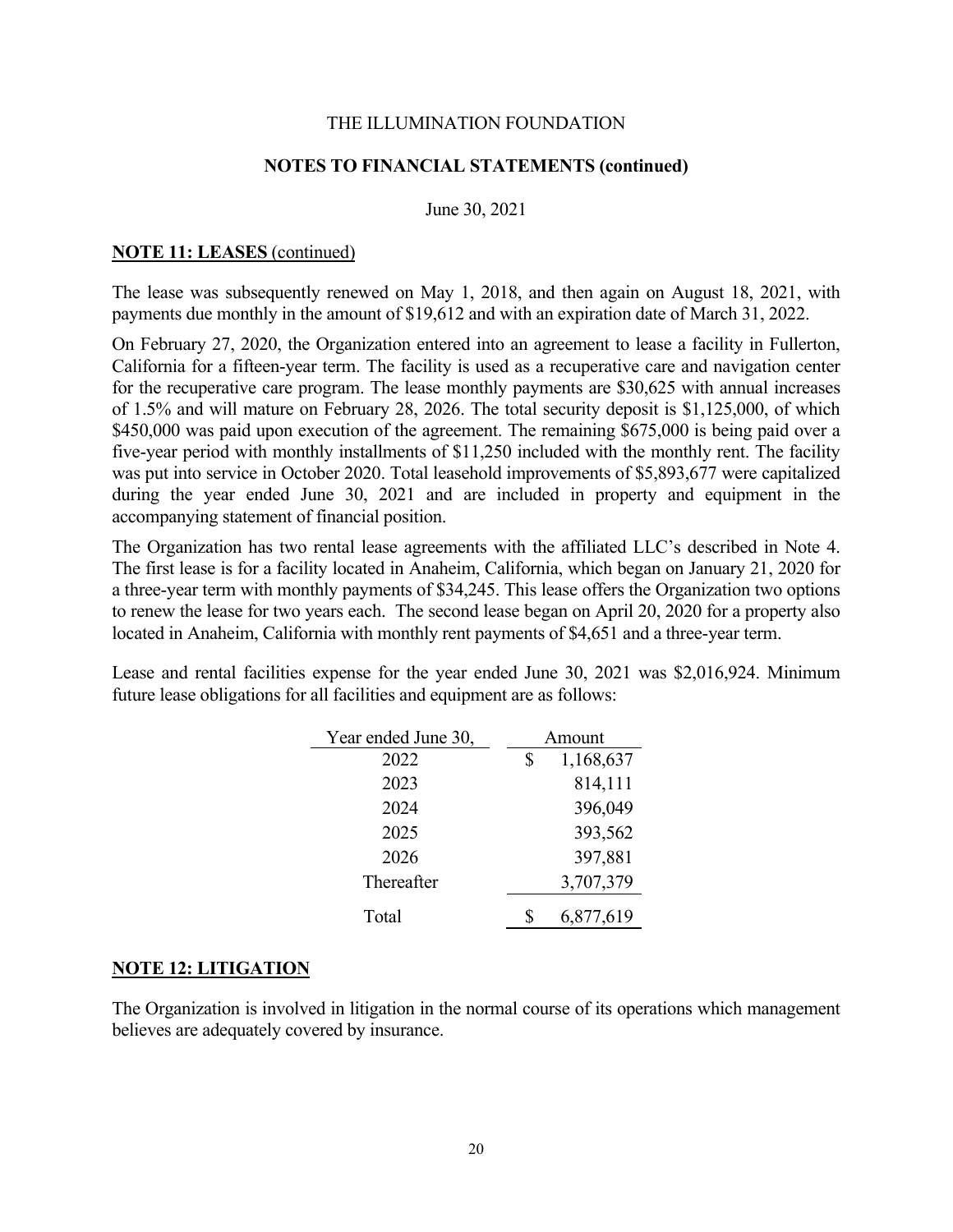#### **NOTES TO FINANCIAL STATEMENTS (continued)**

June 30, 2021

#### **NOTE 13: NET ASSETS WITH DONOR RESTRICTIONS**

Net assets with donor restrictions at June 30, 2021 consists of the following and were restricted for the following purposes:

| Program                        | Amount |         |
|--------------------------------|--------|---------|
| Children and Family's Programs | \$     | 337,259 |
| Children's Recuperative Care   |        | 110,449 |
| Children's Resource Center     |        | 38,506  |
| Covid-19 Support               |        | 11,016  |
| LA Homeless Challenge          |        | 98,358  |
| OCCT 2021 Fund-A-Need          |        | 130,500 |
| Samaritan                      |        | 48,148  |
| Wells Fargo                    |        | 100,000 |
| Total                          | \$     | 874,236 |

#### **NOTE 14: FUNDING SOURCES**

The Organization is funded through government, corporate, foundation and individual grants and contributions and fees for services from hospitals discharging homeless patients. Program service fees included in the accompanying financial statements for the year ended June 30, 2021 consist of the following:

| Recuperative Care Program                    |   |           |
|----------------------------------------------|---|-----------|
| DHS - Greater Los Angeles Area               | S | 4,250,425 |
| County of Orange - Whole Person Care Program |   | 1,352,340 |
| Inland Empire HP                             |   | 2,235,040 |
| Various Southern California hospitals        |   | 646,717   |
| <b>Total Recuperative Care Program</b>       |   | 8,484,522 |
| Health Home Project                          |   | 442,443   |
|                                              |   |           |
| Total program service fees                   |   | 8,926,965 |

#### **NOTE 15: RELATED PARTY TRANSACTIONS**

During the year ended June 30, 2021, the Organization paid rents and security deposits totaling \$703,545 to various entities and individuals affiliated with the Organization and board members. In the opinion of management, these rent payments, which are included in rental and security deposit expense accounts, are at or below prevailing market rates.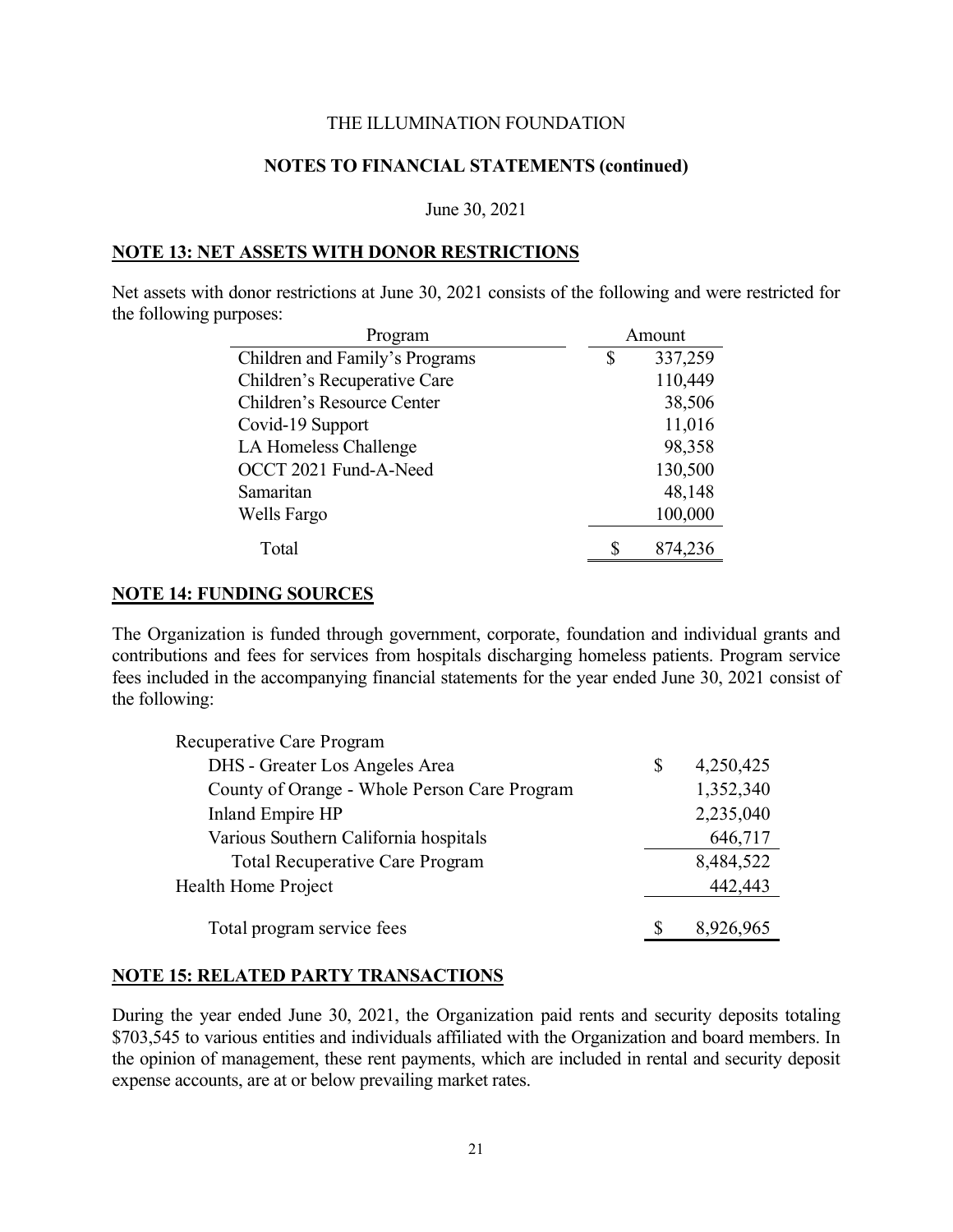#### **NOTES TO FINANCIAL STATEMENTS (continued)**

#### June 30, 2021

#### **NOTE 15: RELATED PARTY TRANSACTIONS** (continued)

The Organization obtained a line of credit and a note payable from a board member's private foundation and are described in Note 7 and Note 8. In addition, the CFO extended short-term loans to the Organization totaling \$200,000 during the year and all loans have been paid in full as of June 30, 2021.

During the year ended June 30, 2021, the Organization provided services to a related non-profit community clinic, Integrated Community Healthcare Services ("ICHS"), and recognized program service fees of \$78,531. ICHS extended a short-term loan to the Organization for \$125,000 and the loan was outstanding as of June 30, 2021. The Organization's COO is also a program administrator at ICHS.

On May 1, 2020, the Organization entered into a management service agreement with Clark Lew Medical Corp dba Illumination Foundation Medical Group ("IFMG") to provide administrative services and allow IFMG to use the Organization's facilities and equipment for a monthly fee of \$10,000. The Organization's controller is also the controller for IFMG. During the year ended June 30, 2021, the Organization paid expenses totaling \$94,012 on behalf of IFMG, earned management fees of \$60,000, and advanced funds totaling \$410,976 to IFMG for operations. As of June 30, 2021, the Organization has a receivable balance from IFMG totaling \$564,989 and is reported in the accompanying statement of financial position as a current asset.

#### **NOTE 16: RISKS AND UNCERTAINTIES**

In March 2020, the World Health Organization declared the outbreak of a novel coronavirus (COVID-19) as a pandemic, which continues to spread throughout the United States and worldwide. The coronavirus outbreak resulted in federal, state and local governments and private entities mandating various restrictions, including travel, in public gatherings, stay at home orders and quarantining of people who may have been exposed to the virus. In response to the pandemic and the various restrictions, the Organization has adjusted its operations to protect its employees and program participants from the virus while effectively providing services via virtual platforms when permitted. The Organization has received significant support from various federal and local agencies to assist with COVID-19 relief efforts and assistance for homeless individuals that have been affected by the pandemic. As management continues to evaluate the impact that this global pandemic will have on future operations, management believes that the Organization can continue its operations, as the funding from federal and state programs has not been affected by the coronavirus pandemic.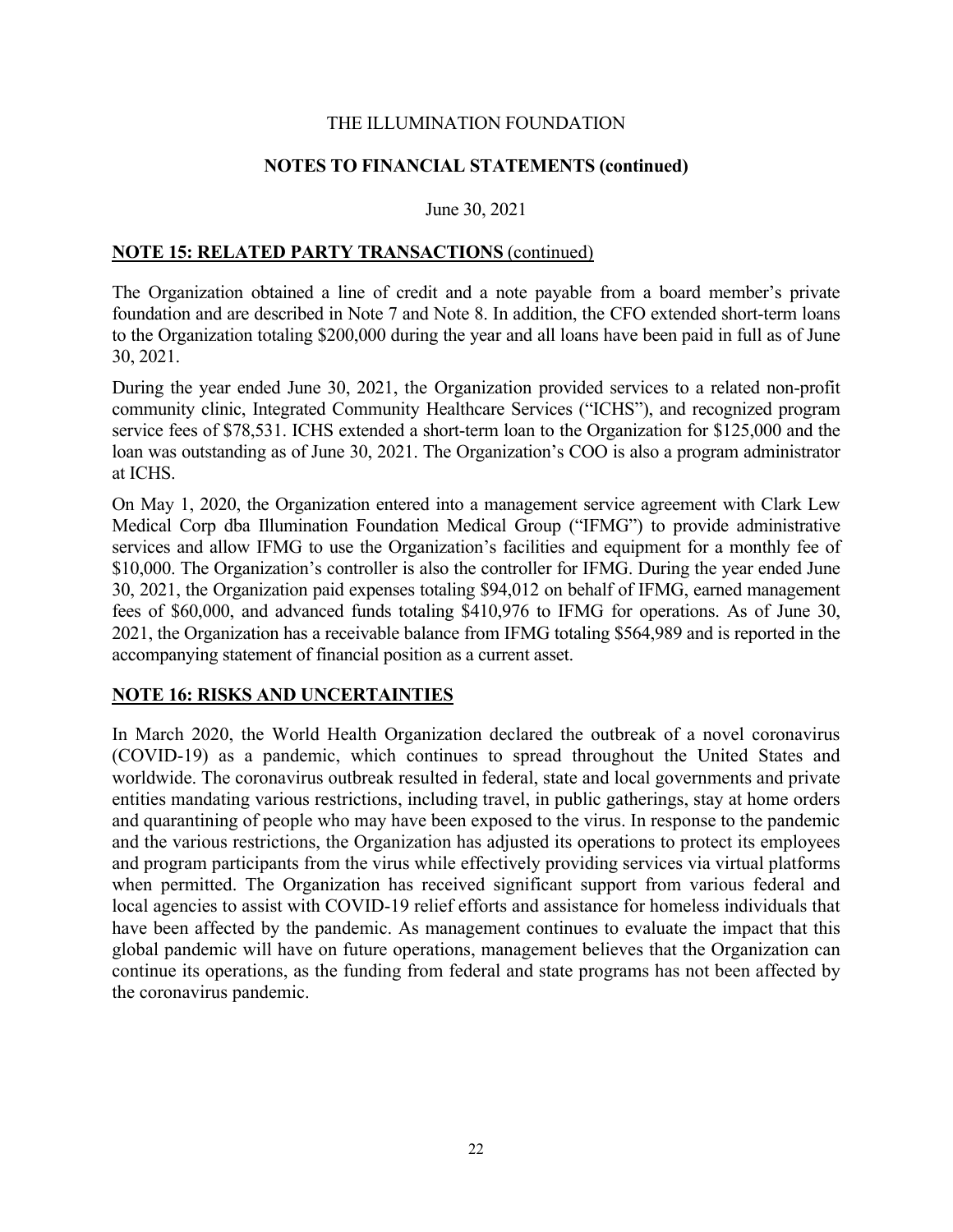**Single Audit Report on Federal Awards** 

**For the Year Ended June 30, 2021**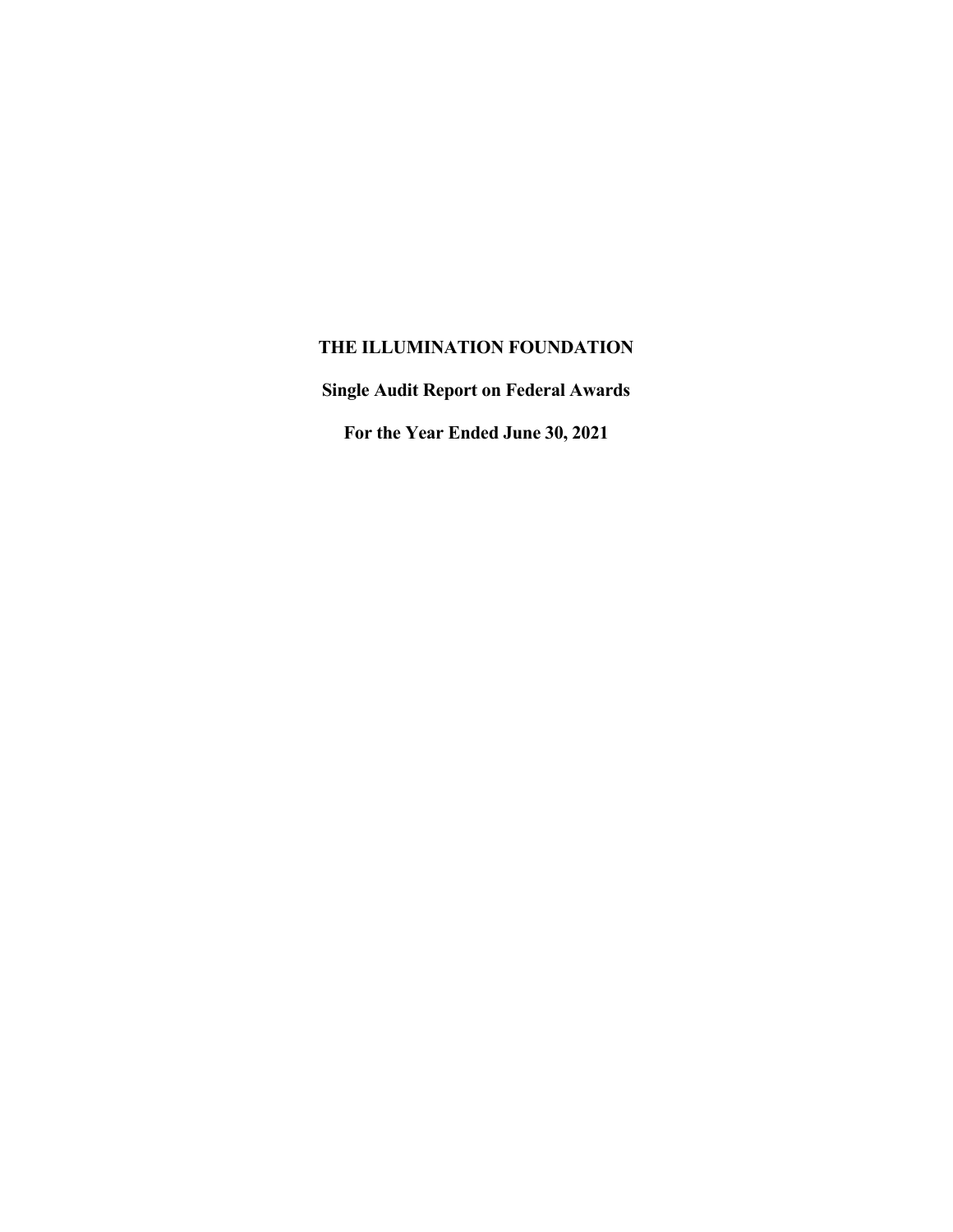## **Stephens, Reidinger & Beller LLP** *1301 Dove St., Suite 890*

Certified Public Accountants *Newport Beach, CA 92660*

*Telephone 949 752 7400 Facsimile 949 752 1883 www.srbcpa.com* 

#### **INDEPENDENT AUDITOR'S REPORT ON INTERNAL CONTROL OVER FINANCIAL REPORTING AND ON COMPLIANCE AND OTHER MATTERS BASED ON AN AUDIT OF FINANCIAL STATEMENTS PERFORMED IN ACCORDANCE WITH** *GOVERNMENT AUDITING STANDARDS*

To the Board of Directors The Illumination Foundation

We have audited, in accordance with auditing standards generally accepted in the United States of America and the standards applicable to financial audits contained in *Government Auditing Standards* issued by the Comptroller General of the United States, the financial statements of The Illumination Foundation (a nonprofit organization), which comprise the statement of financial position as of June 30, 2021, and the related statements of activities, and cash flows for the year then ended, and the related notes to the financial statements, and have issued our report thereon dated December 10, 2021.

#### **Internal Control Over Financial Reporting**

In planning and performing our audit of the financial statements, we considered The Illumination Foundation's internal control over financial reporting (internal control) to determine the audit procedures that are appropriate in the circumstances for the purpose of expressing our opinion on the financial statements, but not for the purpose of expressing an opinion on the effectiveness of The Illumination Foundation's internal control. Accordingly, we do not express an opinion on the effectiveness of The Illumination Foundation's internal control.

A *deficiency in internal control* exists when the design or operation of a control does not allow management or employees, in the normal course of performing their assigned functions, to prevent, or detect and correct, misstatements on a timely basis. A *material weakness* is a deficiency, or combination of deficiencies, in internal control, such that there is a reasonable possibility that a material misstatement of the entity's financial statements will not be prevented, or detected and corrected on a timely basis. A *significant deficiency* is a deficiency, or a combination of deficiencies, in internal control that is less severe than a material weakness, yet important enough to merit attention by those charged with governance.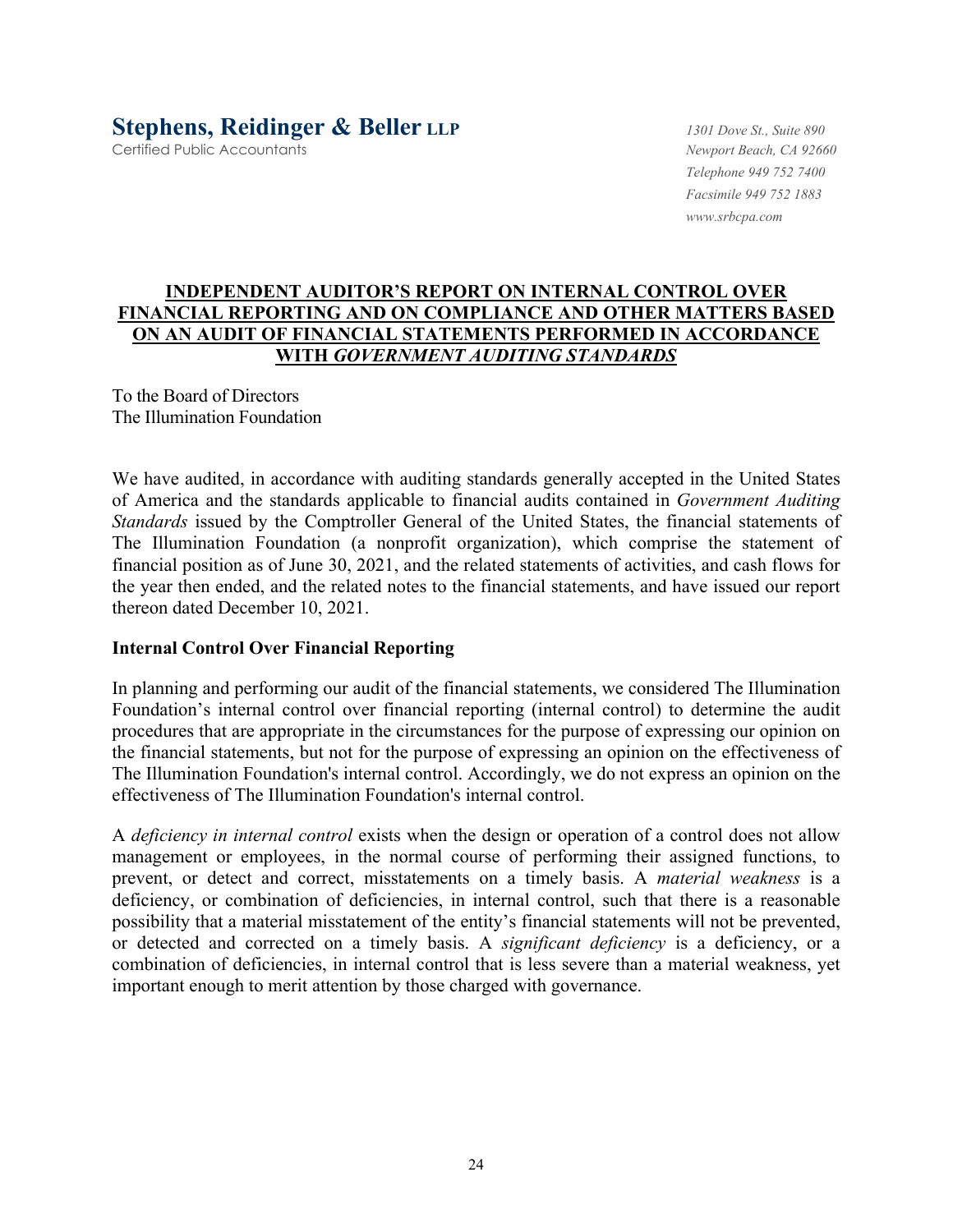Our consideration of internal control was for the limited purpose described in the first paragraph of this section and was not designed to identify all deficiencies in internal control that might be material weaknesses or significant deficiencies. Given these limitations, during our audit we did not identify any deficiencies in internal control that we consider to be material weaknesses. However, material weaknesses may exist that have not been identified.

#### **Compliance and Other Matters**

As part of obtaining reasonable assurance about whether The Illumination Foundation's financial statements are free of material misstatement, we performed tests of its compliance with certain provisions of laws, regulations, contracts and grant agreements, noncompliance with which could have a direct and material effect on the determination of financial statement amounts. However, providing an opinion on compliance with those provisions was not an objective of our audit and, accordingly, we do not express such an opinion. The results of our tests disclosed no instances of noncompliance or other matters that are required to be reported under *Government Auditing Standards*.

#### **Purpose of this Report**

The purpose of this report is solely to describe the scope of our testing of internal control and compliance and the results of that testing, and not to provide an opinion on the effectiveness of the organization's internal control or on compliance. This report is an integral part of an audit performed in accordance with *Government Auditing Standards* in considering the organization's internal control and compliance. Accordingly, this communication is not suitable for any other purpose.

Stephens, Reidinger + Beller LLP

Newport Beach, California December 10, 2021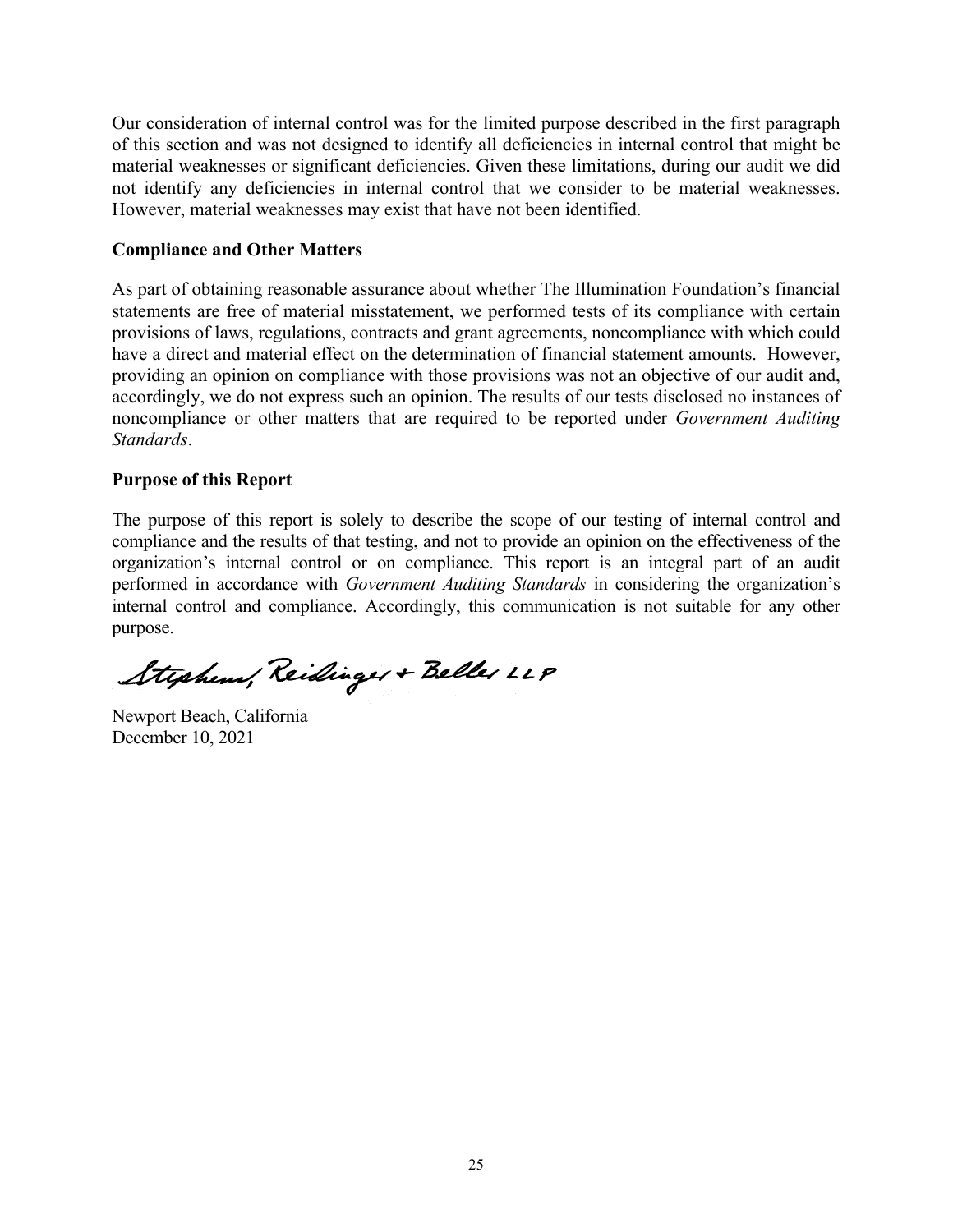# **Stephens, Reidinger & Beller LLP** *1301 Dove St., Suite 890*

Newport Beach, CA 92660 *Telephone 949 752 7400 Facsimile 949 752 1883 www.srbcpa.com* 

## **INDEPENDENT AUDITOR'S REPORT ON COMPLIANCE FOR EACH MAJOR PROGRAM AND ON INTERNAL CONTROL OVER COMPLIANCE REQUIRED BY THE UNIFORM GUIDANCE**

To the Board of Directors The Illumination Foundation

#### **Report on Compliance for Each Major Federal Program**

We have audited The Illumination Foundation's compliance with the types of compliance requirements described in the *OMB Compliance Supplement* that could have a direct and material effect on each of The Illumination Foundation's major federal programs for the year ended June 30, 2021. The Illumination Foundation's major federal programs are identified in the summary of auditors' results section of the accompanying schedule of findings and questioned costs.

#### **Management's Responsibility**

Management is responsible for compliance with the requirements of laws, regulations, contracts and grants applicable to its federal programs.

#### **Auditor's Responsibility**

Our responsibility is to express an opinion on compliance for each of The Illumination Foundation's major federal programs based on our audit of the types of compliance requirements referred to above.

We conducted our audit of compliance in accordance with auditing standards generally accepted in the United States of America; the standards applicable to financial audits contained in *Government Auditing Standards*, issued by the Comptroller General of the United States; and the audit requirements of Title 2 U.S. *Code of Federal Regulations* Part 200, *Uniform Administrative Requirements, Cost Principles, and Audit Requirements for Federal Awards* (Uniform Guidance). Those standards and the Uniform Guidance require that we plan and perform the audit to obtain reasonable assurance about whether noncompliance with the types of compliance requirements referred to above that could have a direct and material effect on a major federal program occurred. An audit includes examining, on a test basis, evidence about The Illumination Foundation's compliance with those requirements and performing such other procedures as we considered necessary in the circumstances.

We believe that our audit provides a reasonable basis for our opinion on compliance for each major federal program. However, our audit does not provide a legal determination of The Illumination Foundation's compliance.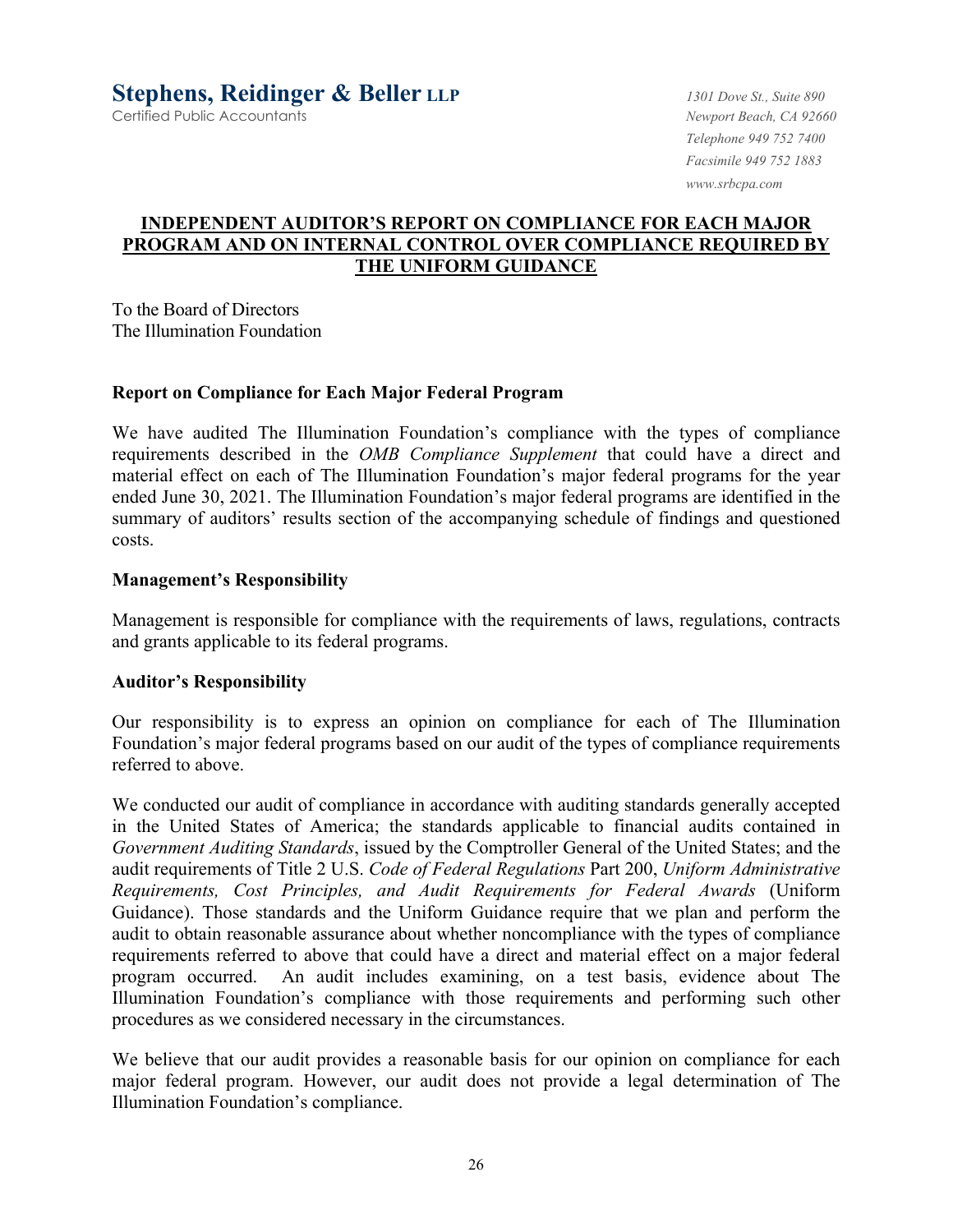#### **Opinion on Each Major Federal Program**

In our opinion, The Illumination Foundation complied, in all material respects, with the types of compliance requirements referred to above that could have a direct and material effect on each of its major federal programs for the year ended June 30, 2021.

#### **Report on Internal Control over Compliance**

Management of The Illumination Foundation is responsible for establishing and maintaining effective internal control over compliance with the types of compliance requirements referred to above. In planning and performing our audit of compliance, we considered The Illumination Foundation's internal control over compliance with the types of requirements that could have a direct and material effect on each major federal program to determine the auditing procedures that are appropriate in the circumstances for the purpose of expressing an opinion on compliance for each major federal program and to test and report on internal control over compliance in accordance with the Uniform Guidance, but not for the purpose of expressing an opinion on the effectiveness of internal control over compliance. Accordingly, we do not express an opinion on the effectiveness of The Illumination Foundation's internal control over compliance.

A *deficiency in internal control over compliance* exists when the design or operation of a control over compliance does not allow management or employees, in the normal course of performing their assigned functions, to prevent, or detect and correct, noncompliance with a type of compliance requirement of a federal program on a timely basis. A *material weakness in internal control over compliance* is a deficiency, or combination of deficiencies, in internal control over compliance, such that there is a reasonable possibility that material noncompliance with a type of compliance requirement of a federal program will not be prevented, or detected and corrected, on a timely basis. A *significant deficiency in internal control over compliance* is a deficiency, or combination of deficiencies, in internal control over compliance with a type of compliance requirement of a federal program that is less severe than a material weakness in internal control over compliance, yet important enough to merit attention by those charged with governance.

Our consideration of internal control over compliance was for the limited purpose described in the first paragraph of this section and was not designed to identify all deficiencies in internal control over compliance that might be material weaknesses or significant deficiencies. We did not identify any deficiencies in internal control over compliance that we consider to be material weaknesses. However, material weaknesses may exist that have not been identified.

The purpose of this report on internal control over compliance is solely to describe the scope of our testing of internal control over compliance and the results of that testing based on the requirements of the Uniform Guidance. Accordingly, this report is not suitable for any other purpose.

Stephens, Reidinger + Beller LLP

Newport Beach, California December 10, 2021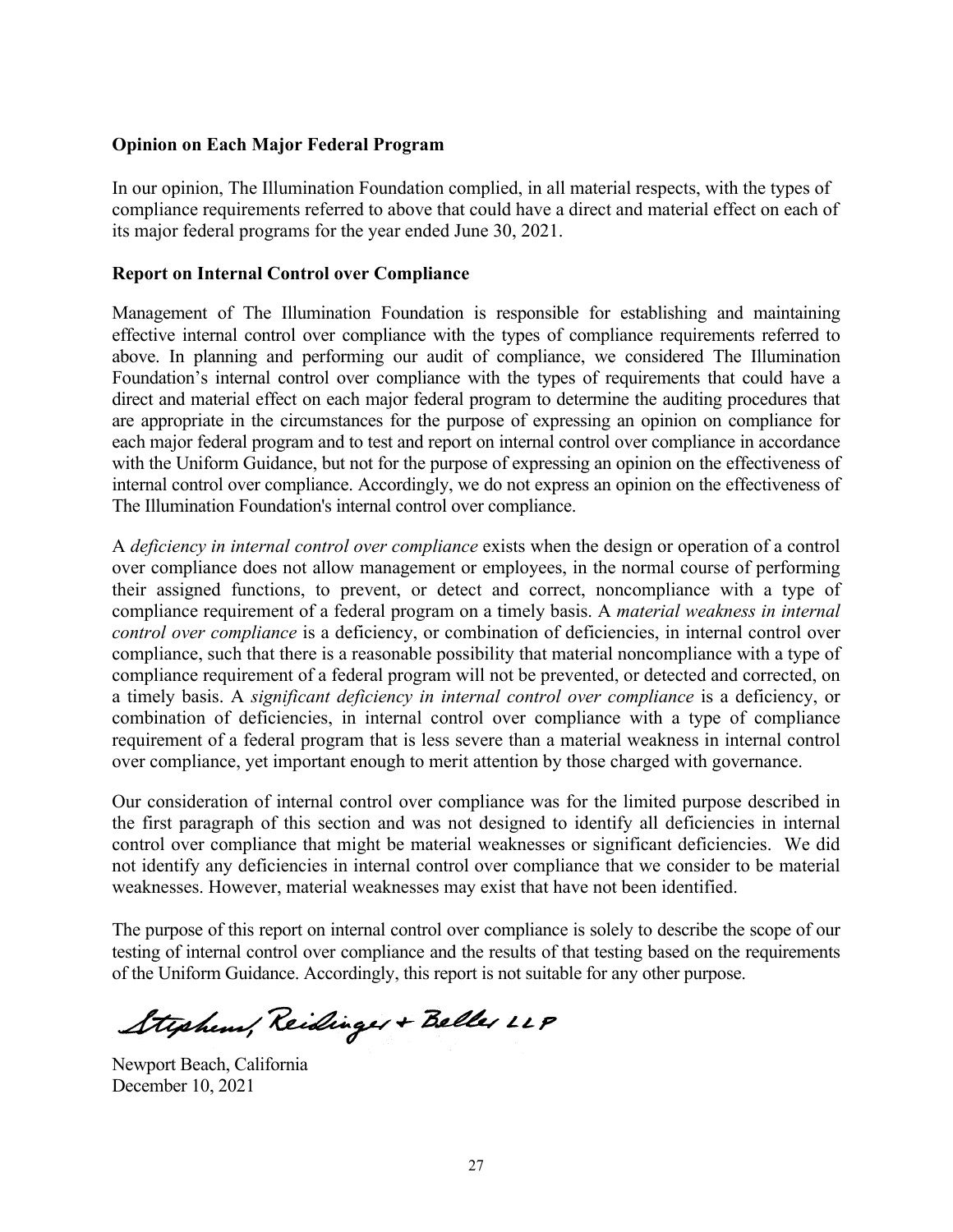## **SCHEDULE OF EXPENDITURES OF FEDERAL AWARDS**

For Fiscal Year Ended June 30, 2021

| <b>Federal Grantor/ County Program</b><br>Name                                                                              | <b>CFDA</b><br>No. | <b>Name of Pass-</b><br>through Entity   | <b>Grant Identifying</b><br><b>Number</b> | <b>Awards Expended</b>  |
|-----------------------------------------------------------------------------------------------------------------------------|--------------------|------------------------------------------|-------------------------------------------|-------------------------|
| <b>Department of Housing and Urban Development</b><br><b>Community Development Block Grant</b><br><b>Entitlement Grants</b> |                    |                                          |                                           |                         |
| COVID 19 CARES ACT CDBG-CV                                                                                                  | 14.218             | City of Fullerton,<br>CA                 | B-20-MW-06-0584                           | $\mathbb{S}$<br>313,285 |
| <b>Total Community Development</b><br><b>Block Grant</b>                                                                    |                    |                                          |                                           | 313,285                 |
| <b>Total CDBG - Entitlement Grants-Cluster</b>                                                                              |                    |                                          |                                           | 313,285                 |
| <b>Emergency Solutions Grant</b>                                                                                            |                    |                                          |                                           |                         |
| <b>Emergency Solutions Grant</b>                                                                                            | 14.231             | City of Anaheim,<br>CA                   | E-17-MC-06-0501                           | 74,702                  |
| <b>Emergency Solutions Grant</b>                                                                                            | 14.231             | City of Garden<br>Grove, CA              | E-20-MW-06-0505                           | 355,003                 |
| <b>COVID-19 CARES ACT</b><br><b>Emergency Solutions Grant</b>                                                               | 14.231             | City of Santa Ana,<br>CA                 | E-20-MW-06-0508                           | 2,326,361               |
| COVID-19 CARES ACT Rapid<br>Rehousing Grant                                                                                 | 14.231             | <b>Family Solutions</b><br>Collaborative | 20-ESGCV1-00008                           | 20,035                  |
| COVID-19 CARES ACT Diversion<br>Grant                                                                                       | 14.231             | <b>Family Solutions</b><br>Collaborative | 20-ESGCV1-00008                           | 10,604                  |
| <b>Total Emergency Solutions Grant</b>                                                                                      |                    |                                          |                                           | 2,786,705               |
| Home Investment Partnerships Program                                                                                        |                    |                                          |                                           |                         |
| <b>HOME-TBRA</b>                                                                                                            | 14.239             | City of Anaheim,<br><b>CA</b>            | M-17-MC-06-0502                           | 643,649                 |
| <b>Total Home Investment Partnership Program</b>                                                                            |                    |                                          |                                           | 643,649                 |
| Continuum of Care<br>Continuum of Care - Stanton<br>Service Center                                                          | 14.267             | Direct                                   | CA1121L9D021806                           | 129,798                 |
| Continuum of Care - Stanton<br>Service Center                                                                               | 14.267             | Direct                                   | CA1121L9D021907                           | 300,901                 |
| Continuum of Care - Street2Home                                                                                             | 14.267             | Direct                                   | CA1512L9D021803                           | 492,712                 |
| Continuum of Care - Street2Home                                                                                             | 14.267             | Direct                                   | CA1512L9D021904                           | 1,220,037               |
| <b>Total Continuum of Care</b>                                                                                              |                    |                                          |                                           | 2,143,448               |
| <b>Total U.S. Department of Housing and</b><br><b>Urban Development</b>                                                     |                    |                                          |                                           | 5,887,087               |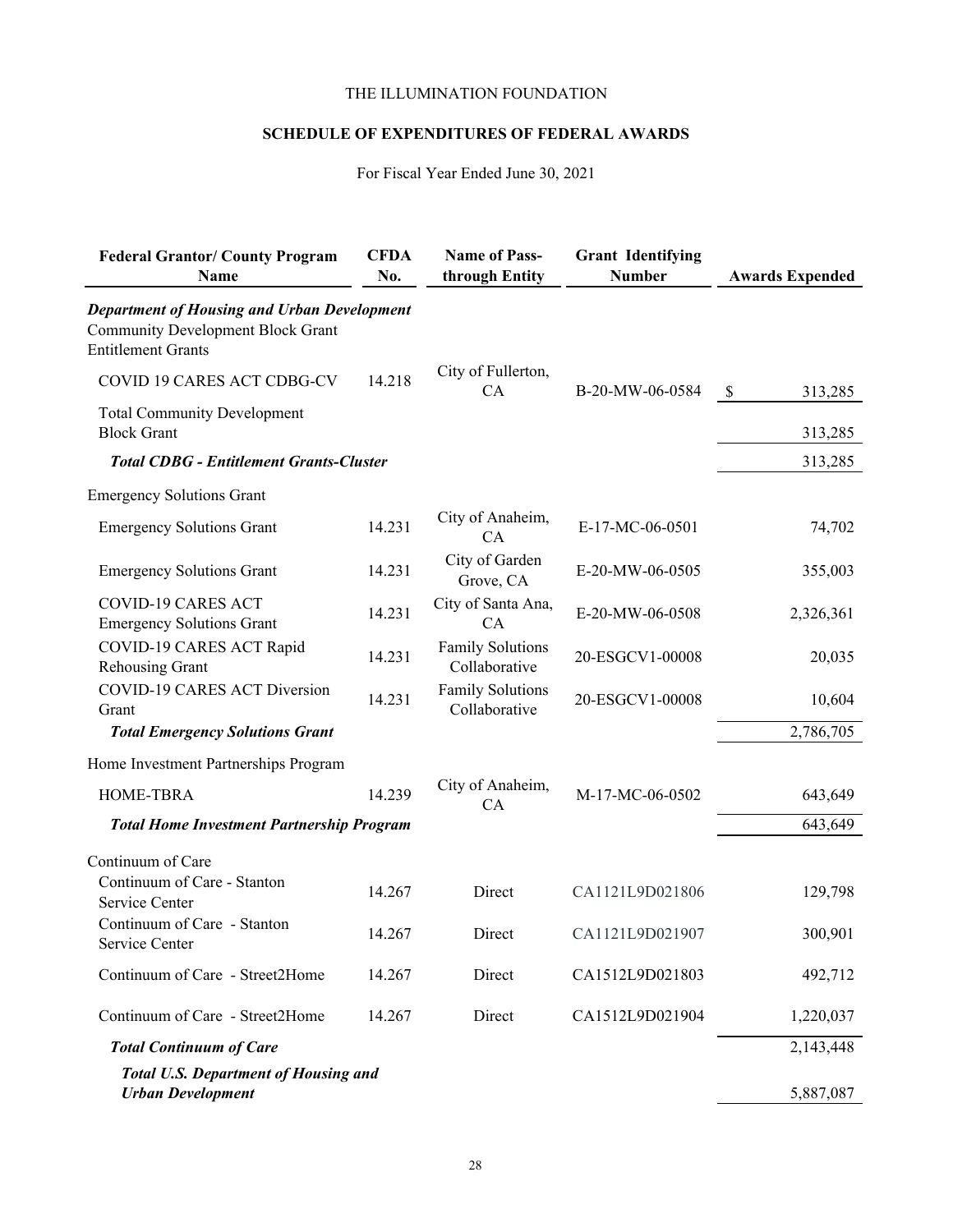## **SCHEDULE OF EXPENDITURES OF FEDERAL AWARDS**

For Fiscal Year Ended June 30, 2021

| <b>Federal Grantor/County Program</b><br><b>Name</b> | <b>CFDA</b><br>No. | <b>Name of Pass-</b><br>through Entity | <b>Grant Identifying</b><br><b>Number</b> |    | <b>Awards Expended</b> |
|------------------------------------------------------|--------------------|----------------------------------------|-------------------------------------------|----|------------------------|
| U.S. Department of the Treasury                      |                    |                                        |                                           |    |                        |
| COVID-19 CARES ACT                                   | 21.019             | City of Riverside,                     |                                           | \$ | 2,746,243              |
| Coronavirus Relief Fund                              |                    | <b>CA</b>                              |                                           |    |                        |
| <b>COVID-19 CARES ACT</b>                            | 21.019             | City of Fullerton,                     |                                           |    | 1,092,000              |
| Coronavirus Relief Fund                              |                    | <b>CA</b>                              |                                           |    |                        |
| <b>COVID-19 CARES ACT</b>                            | 21.019             | County of Orange,                      | MA-042-20011497                           |    | 14,231,424             |
| Coronavirus Relief Fund                              |                    | CА                                     |                                           |    |                        |
|                                                      |                    |                                        |                                           |    |                        |
| <b>Total U.S. Department of the Treasury</b>         |                    |                                        |                                           |    | 18,069,667             |
|                                                      |                    |                                        |                                           |    |                        |
| <b>Total Expenditures of Federal Awards</b>          |                    |                                        |                                           | S  | 23,956,754             |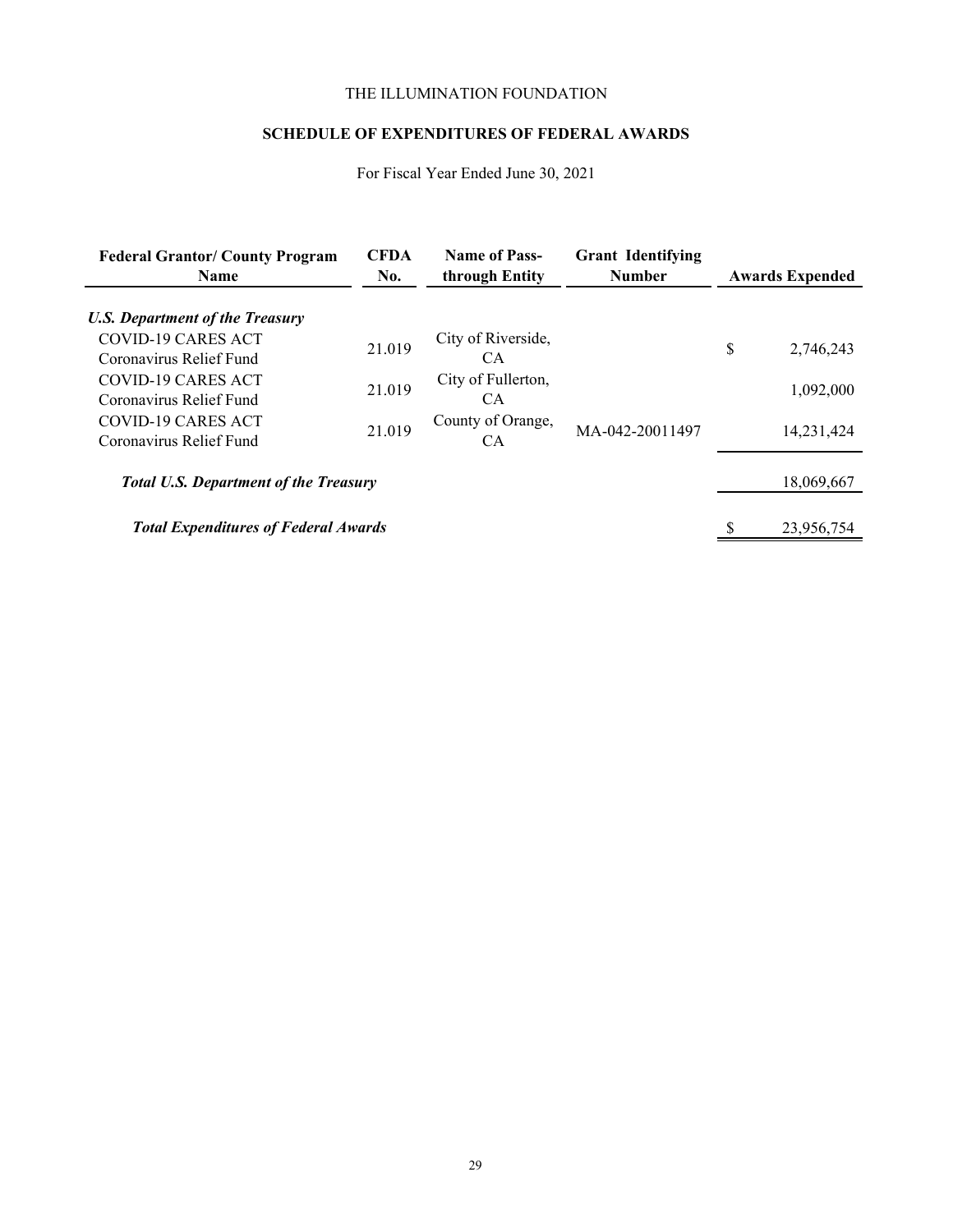## **NOTES TO SCHEDULE OF EXPENDITURES OF FEDERAL AWARDS**

June 30, 2021

#### **NOTE 1: BASIS OF PRESENTATION**

The accompanying schedule of expenditures of federal awards (the Schedule) includes the federal grant activity of The Illumination Foundation under programs of federal government for the year ended June 30, 2021. The information in this Schedule is presented in accordance with the requirements of Title 2 U.S. *Code of Federal Regulations* Part 200, *Uniform Administrative Requirements, Cost Principles, and Audit Requirements for Federal Awards* (Uniform Guidance)*.* Because the Schedule presents only a selected portion of the operations of The Illumination Foundation, it is not intended to and does not present the financial position, changes in net assets, or cash flows of The Illumination Foundation.

#### **NOTE 2: SUMMARY OF SIGNIFICANT ACCOUNTING POLICIES APPLICABLE TO THE SCHEDULE OF FEDERAL AWARDS**

#### *Scope of Presentation*

The accompanying schedule presents the expenses incurred by The Illumination Foundation that are reimbursable under federal programs of federal financial assistance.

#### *Basis of Accounting*

Expenditures reported on the Schedule are reported on the accrual basis of accounting. Such expenditures are recognized following the cost principles contained in Title 2 U.S. *Code of Federal Regulations* Part 200, *Uniform Administrative Requirements, Cost Principles, and Audit Requirements for Federal Awards,* wherein certain types of expenditures are not allowable or are limited as to reimbursement.

#### *Indirect Cost Rate*

The Illumination Foundation has elected to use the 10% de minimis indirect cost rate allowed under the Uniform Guidance.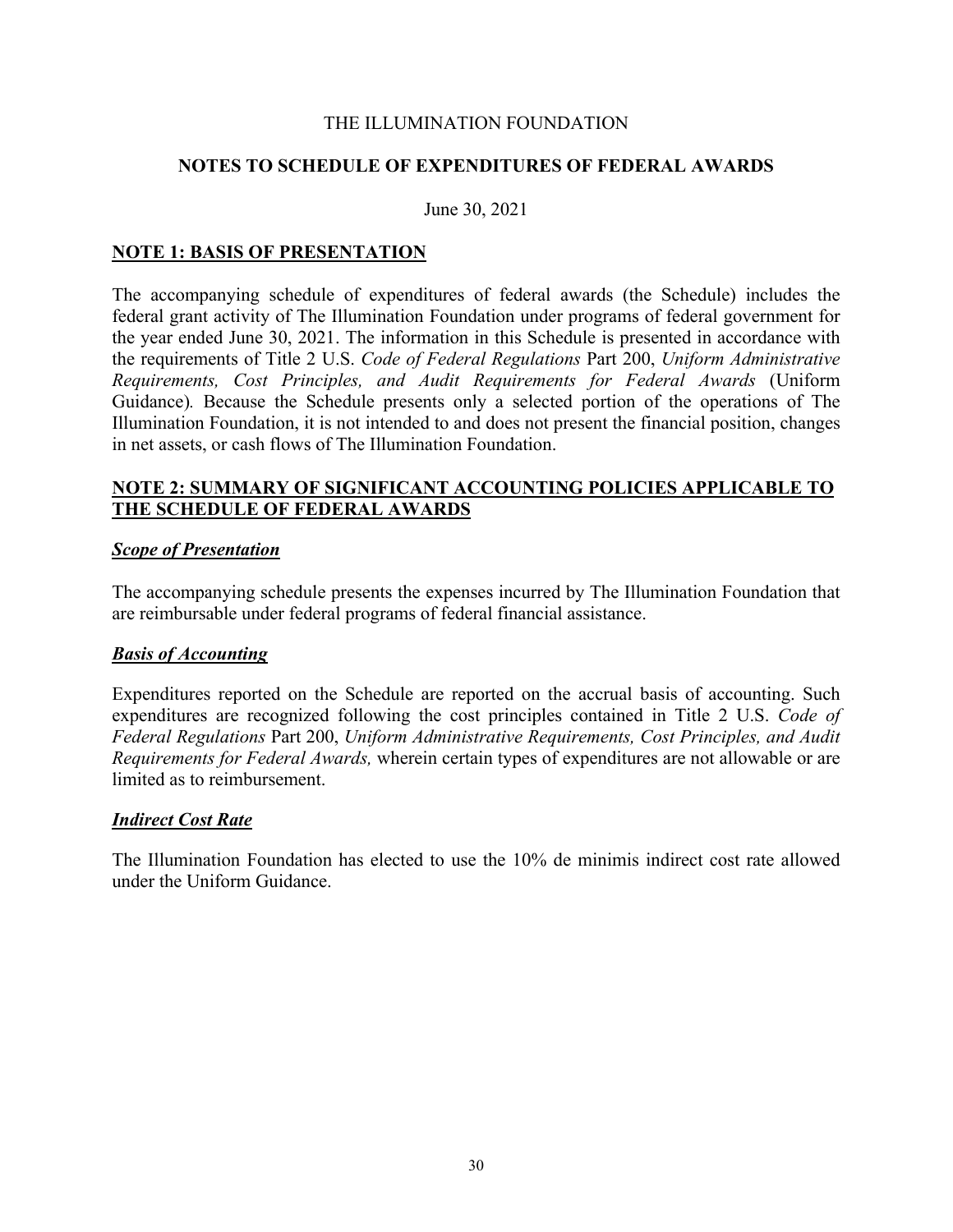## **SUMMARY SCHEDULE OF PRIOR AUDIT FINDINGS**

June 30, 2021

## **PRIOR PERIOD AUDIT REPORT**

There were no audit findings in the previous year.